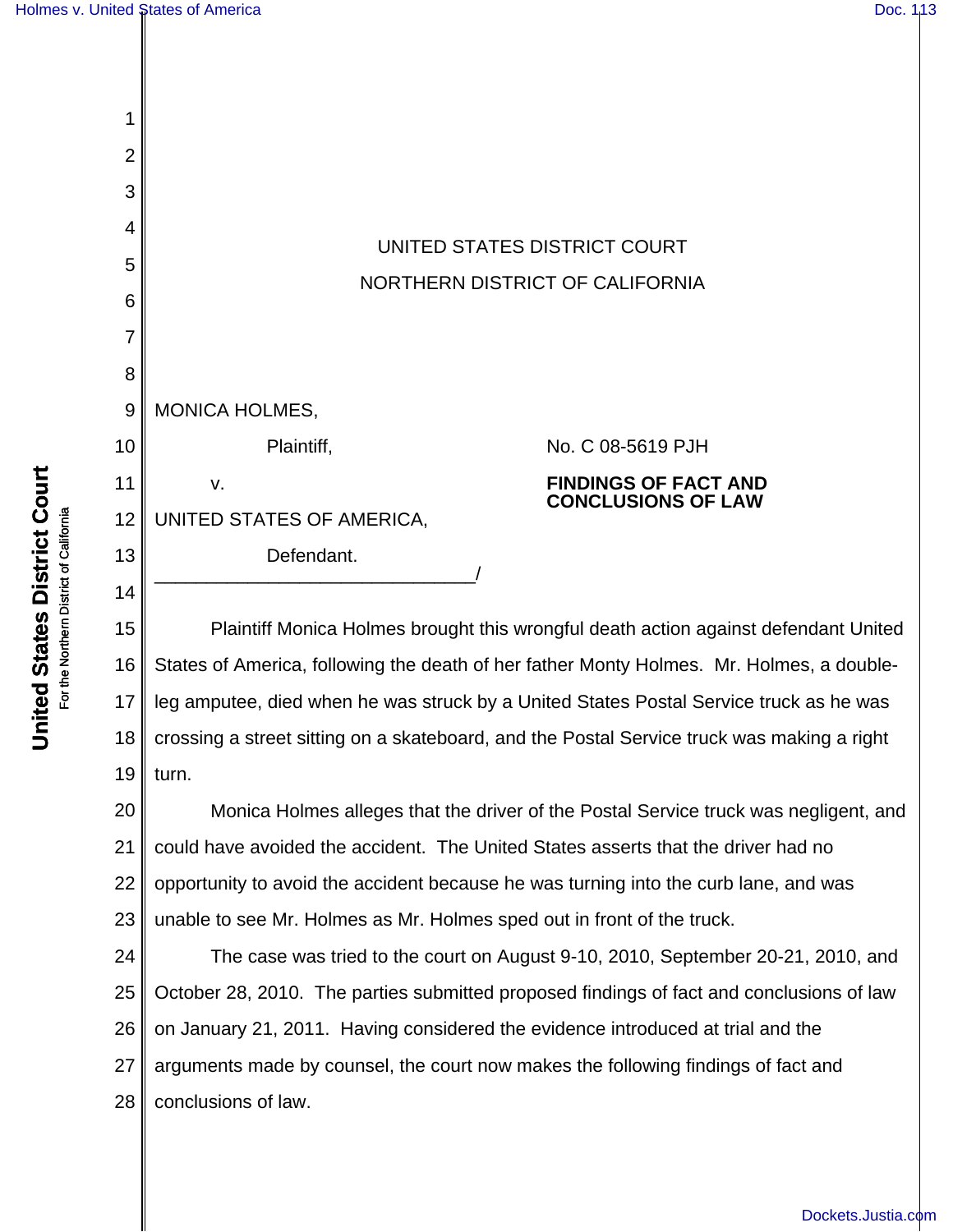#### Introduction

3 4 5 6 7 Monty Holmes was born in 1958. Both his legs were amputated following an accident with a train when he was a child, and he used a skateboard for mobility by sitting on the skateboard and propelling himself with his hands. He was the father of plaintiff Monica Holmes. Joint Pretrial Statement, filed June 1, 2010, "Undisputed Facts" Nos. 4, 5, 9, 11.

8 9 10 11 12 13 14 Mr. Holmes died on April 24, 2007, when he was struck by a Postal Service truck driven by Postal Service employee Carlos Rodriguez, at the intersection of Third and Townsend Streets in San Francisco. At the time of the accident, Mr. Holmes was crossing Townsend Street from the southeast corner, traveling north on Third Street. He was moving on the skateboard, in a seated position. Undisputed Facts, Nos. 1, 6-8. His height in a seated position was 3 feet 3 inches, and the skateboard he was riding was 4.5 inches in height. Trial Exhibit ("Tr. Ex.") A72 at 8, 17.

15 16 17 18 19 20 21 22 23 At the intersection of Third and Townsend Streets, Third Street is a one-way street, running roughly north, and Townsend Street is a two-way street, running roughly east-west. Trial Transcript ("TT") 25:10-20; Tr. Ex. A168. There is a McDonald's Restaurant ("McDonald's") at the southeast corner of the intersection, facing Townsend Street, and a Liquor & More liquor store at the northeast corner of the intersection. TT 502:2-11; Tr. Ex. A168. The distance between the northwest corner of McDonald's to the edge of the curb on Townsend Street is approximately 10 feet. TT 851:11-17; Tr. Ex. A168. There is a drive-through lane next to the McDonald's. The drive-through lane exits onto Townsend Street and is the first driveway past the east side of the McDonald's. TT 645:4-646:6.

24 25 26 27 The total width of Townsend Street, from the curb in front of McDonald's to the curb in front of Liquor & More, is approximately 63 feet. Townsend Street has two eastbound lanes, and two westbound lanes. Eastbound traffic is separated from westbound traffic by double yellow lines. TT 850:19-851:10; Tr. Ex. A168.

28

Under the numerical convention used by the San Francisco Police Department for

1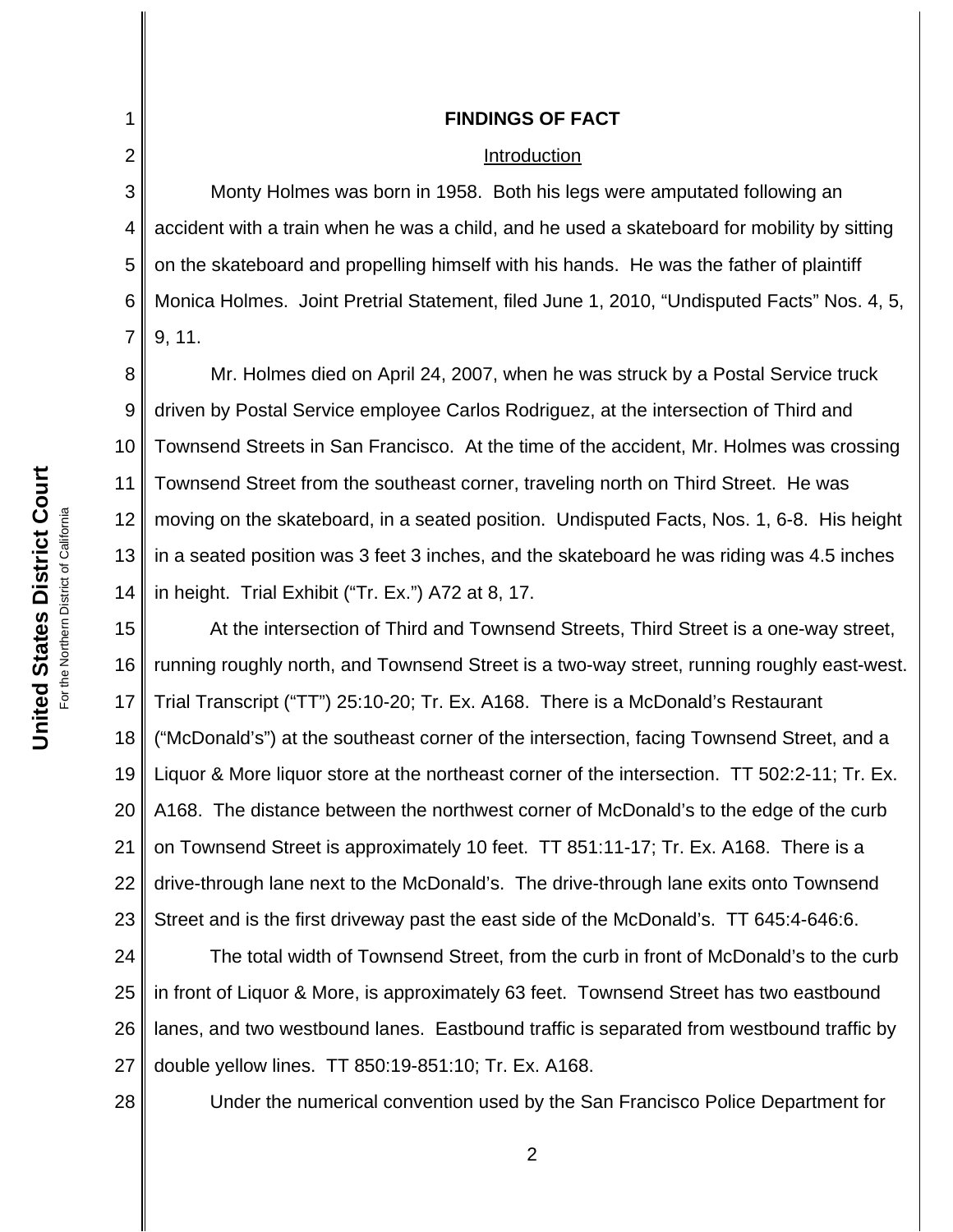## Carlos Rodriguez's Testimony Regarding the Accident

17 18 Carlos Rodriguez has worked as a tractor-trailer operator for the Postal Service for 25 years. TT 494:3-4, 14-15. A tractor-trailer is a vehicle with a cab and a detachable trailer. TT 495:11-15; Tr. Ex. A71-49, A71-52.

19 20 21 22 23 As a tractor-trailer operator, Mr. Rodriguez transports and picks up mail at different Postal Service stations. TT 494:7-13, 497:1-5. On the day of the accident, Mr. Rodriguez drove a flat-nose Mack tractor-trailer on his route. TT 495:6-15, 499:12-500:9; Tr. Ex. A71-52. He was experienced with the safe operation of the flat-nose Mack tractor-trailer. TT 494:16-496:3.

24 25 26 27 28 On April 24, 2007, the last station on Mr. Rodriguez's route was the mail facility at the San Francisco International Airport. TT 497:6-10. His shift that day had started at 3:00 a.m., and was scheduled to end at 12:00 noon. TT 496:9-15; 497:11-13. Mr. Rodriguez had driven that shift for a couple of years, and that particular route since January 2007. TT 496:19-25. When he completed his route, at around 11:00 a.m., he called his supervisor to

1 2 3 4 describing traffic lanes, the eastbound lane closest to the double yellow line is the number 1 eastbound lane. The eastbound lane closest to the curb is the number 2 eastbound lane. The number 2 eastbound lane on Townsend Street is adjacent to the curb in front of McDonald's. TT 207:6-24; TT 596:1-14.

There is a bus stop and a parking lane on Townsend Street, in front of the

McDonald's. The number 2 eastbound lane on Townsend Street is approximately 13 feet

wide. The distance from the curb in front of McDonald's to the divider between the number

1 and number 2 eastbound lanes is approximately 20 feet. The number 1 eastbound lane on Townsend Street is approximately 11 feet wide. The distance from the curb to the center of the double yellow lines on Townsend Street is approximately 31 feet. TT United States District Court **United States District Court** 850:19-851:10; Tr. Ex. A168. For the Northern District of California For the Northern District of California There are pedestrian signals on Townsend Street. The pedestrian signal cycles from a white pedestrian icon, to a flashing upraised hand with a countdown, to a solid red hand. See TT 179:11-18, 180:7-11. 15 16

5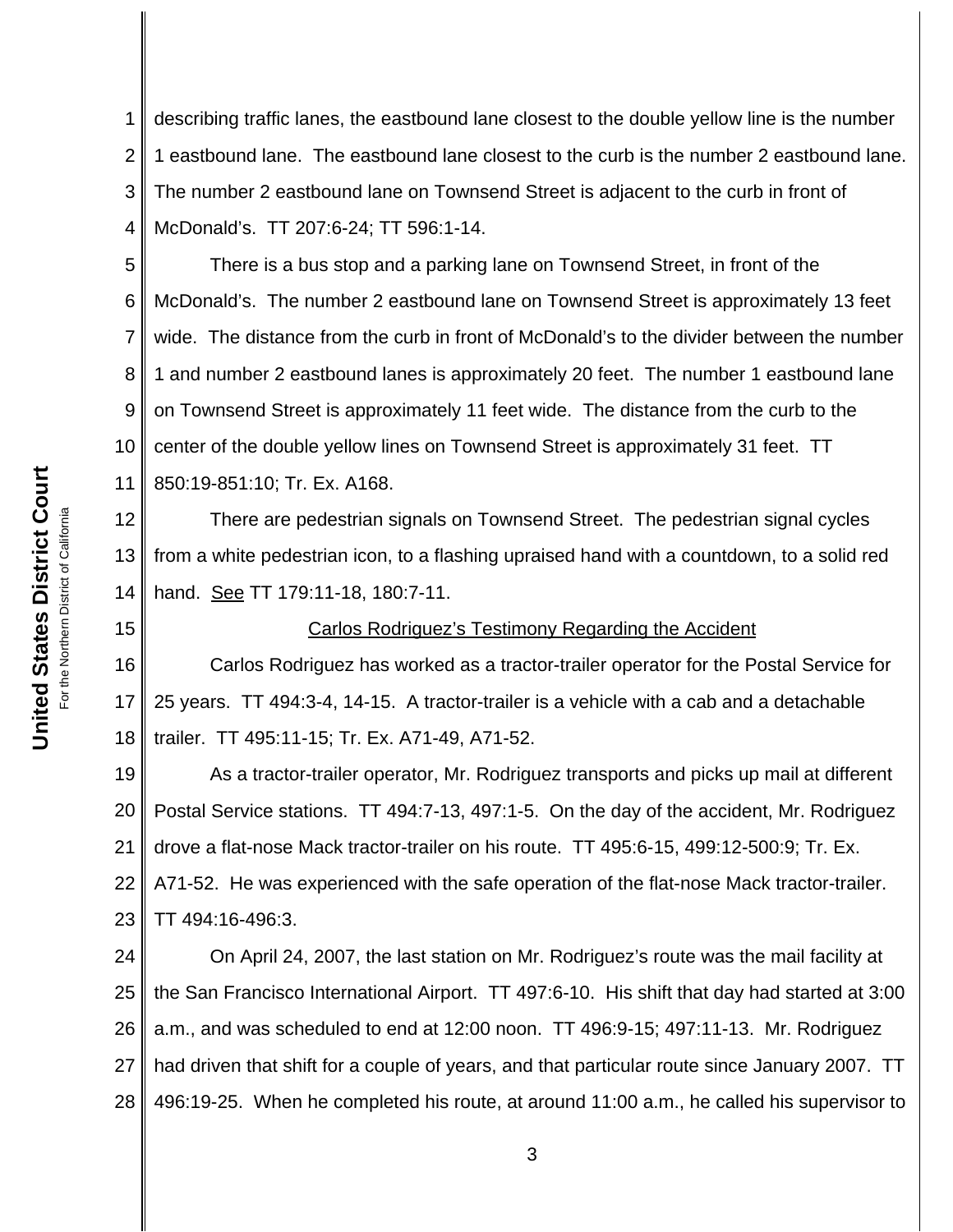1 request an overtime assignment. TT 497:18-25.

2 3 4 5 6 7 8 9 Mr. Rodriguez's supervisor assigned him to "deadhead" to San Francisco – to drive the cab portion of his tractor-trailer ("the postal truck") to a Postal Service facility located on Main Street in San Francisco, to pick up a trailer. TT 498:1-12; see Tr. Ex. A71-52. Mr. Rodriguez was not told that he had to complete the assignment by a particular time, and understood that he would receive overtime pay for however many hours it took him to complete the assignment. TT 498:18-499:1. Prior to the day of the accident, Mr. Rodriguez had often driven to the Main Street postal facility as part of his duties. TT 500:21-25.

10 11 12 13 14 15 16 17 From the San Francisco Airport postal facility, Mr. Rodriguez took Interstate 280 north from the airport, to King Street in San Francisco, and then made a left turn onto Third Street. TT 501:4-7. On Third Street, Mr. Rodriguez headed towards Market Street, in roughly a northerly direction. TT 501:14-17. When he reached the intersection of Third and Townsend Streets, Mr. Rodriguez stopped for a red light. Before he reached the red light, Mr. Rodriguez decided to make a right turn, and switched on the postal truck's turn signal. TT 843:11-19. He recalled that the weather was good and the streets were dry, and that his windshield was clear. TT 814:15-22.

18 19 20 21 22 The postal truck was stopped in the right lane of Third Street, closest to the sidewalk. TT 502:24-503:1. It was the first vehicle in line. TT 812:7-10. On the other side of Townsend Street, a San Francisco Municipal Railway ("MUNI") bus was blocking Third Street. TT 501:18-22, 502:18-21. Mr. Rodriguez waited approximately 35 seconds for the light to turn green. TT 503:2-3.

23 24 25 26 27 28 When the light turned green, Mr. Rodriguez started to make a right turn into the right, curbside lane on Townsend Street. TT 503:4-8, 508:17-19. Mr. Rodriguez positioned the postal truck at approximately a 45 degree angle and stopped – just short of the western boundary of the crosswalk that extends across Townsend Street – to yield to pedestrians. He estimated that the postal truck's front bumper was approximately three feet from the crosswalk line, and that the right passenger side corner of the postal truck was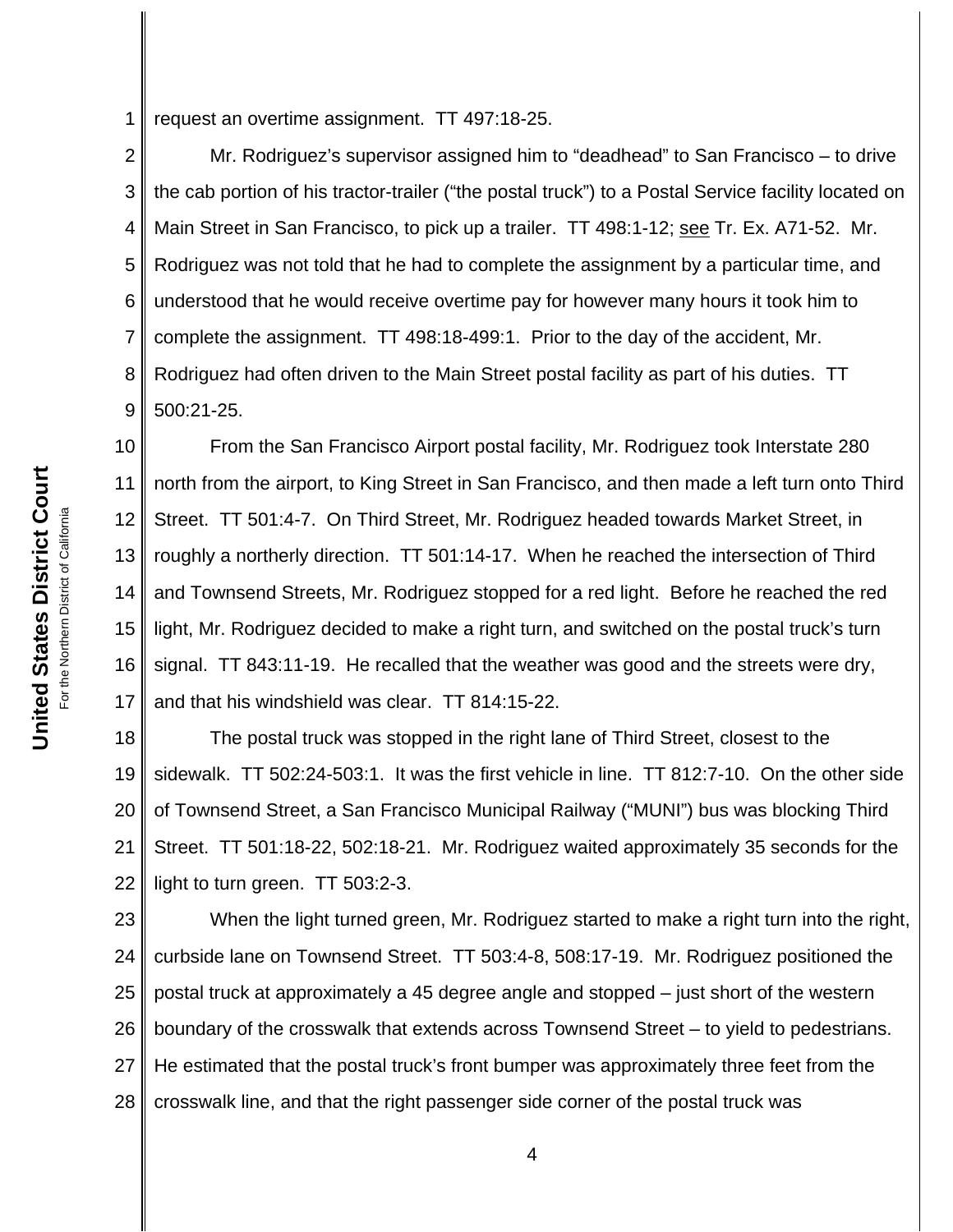1 approximately five feet from the curb. TT 503:9-11, 503:16-24, 504:10-16.<sup>1</sup>

2 3 4 5 6 With the postal truck positioned at the crosswalk line, Mr. Rodriguez was able to see the entire eastern boundary of the crosswalk that extends across Townsend Street, although he could not see the western boundary of the portion of the crosswalk nearest the truck. TT 505:9-19. He testified that he would have been able to see any pedestrians entering into the crosswalk from the corner by the McDonald's. TT 506:15-19.

7 8 9 10 11 Mr. Rodriguez observed four or five pedestrians cross Townsend Street while he waited behind the crosswalk line. The pedestrians were spread out and were all coming from the direction of the liquor store toward the McDonald's. TT 504:21-505:5. Mr. Rodriguez estimated that he was stopped at the crosswalk line for approximately 40 seconds. TT 505:6-8.

12 13 14 15 16 17 18 19 After the last pedestrian had cleared the postal truck, Mr. Rodriguez turned his head to look through his right passenger window. TT 507:11-14. The right door of the postal truck also has a lower window, fresnel lens. This lens distorts objects, making them smaller than their actual size. TT 905:7-16. Mr. Rodriguez explained that he was trained to use the window to see large objects when switching lanes, but that drivers are not trained to use the window to look for pedestrians because the distortion from the lens makes pedestrians appear smaller than they are, and also creates a blurry image. TT 509:17-510:20.

20 21 22 23 24 25 When Mr. Rodriguez looked out the right passenger window, he did not see any pedestrians on the sidewalk at the corner in front of the McDonald's, or any people on the sidewalk where the crosswalk met the McDonald's corner. He did not see anyone riding a skateboard on the sidewalk at the corner in front of McDonald's, or anyone in the crosswalk or entering the crosswalk. He then looked forward through the front windshield to see if anyone was coming out of the McDonald's drive-through exit. After determining that the

26

<sup>27</sup> 28  $1$  The United States' expert estimated that the front of the cab portion of the tractortrailer was approximately 8 feet from the passenger side corner to the driver's side corner. TT 894:14-15.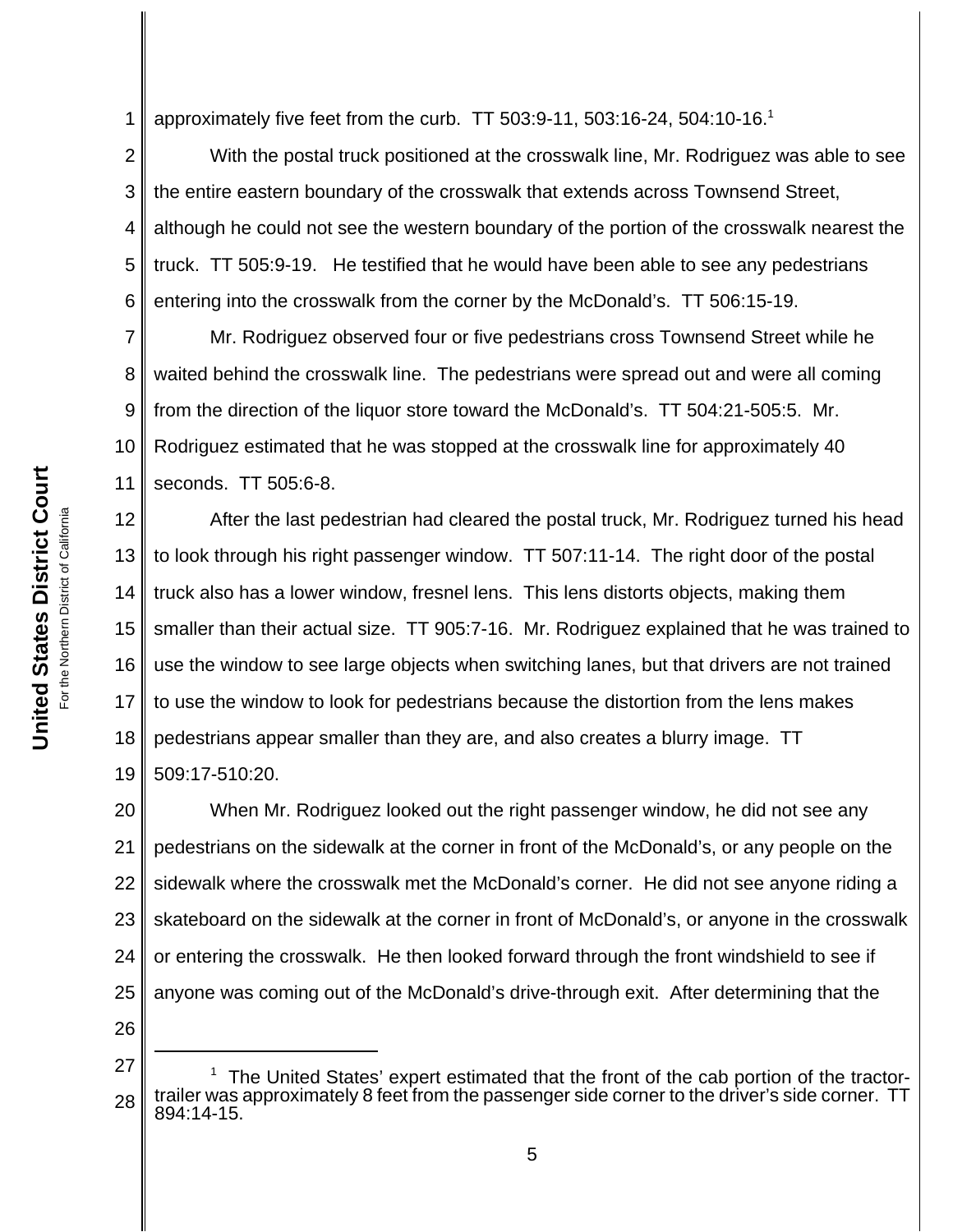15

1 2 area was clear, he proceeded forward to complete his turn. TT 507:7-25, 508:1-13, 828:9- 23.

3 4 5 6 Mr. Rodriguez estimated that he was going approximately five miles per hour when he proceeded forward to complete his right hand turn. TT 508:14-16. He turned into the right eastbound lane on Townsend Street, the lane closest to the curb in front of McDonald's. TT 508:17-19, 511:17-21

7 8 9 10 11 As Mr. Rodriguez proceeded forward, he felt a bump on his rear wheel, hesitated for a moment – removing his foot from the gas – and then heard screaming. He stopped the postal truck, and turned to look over his right shoulder through the rearview window on the back of the cab. He saw a body lying in the right eastbound lane of Townsend Street. TT 511:2-21, 513:4-515:10, 805:9-806:14; Tr. Ex. A71-87.

12 13 14 The back wheels of the postal truck had just cleared the McDonald's drive-through exit when Mr. Rodriguez stopped. TT 512:1-513:1; Tr. Ex. A71-49. After Mr. Rodriguez stopped the postal truck, he did not move it again at the accident scene. TT 513:2-3.

## Mary Janczura's Testimony Regarding the Accident

16 17 18 19 20 Immediately before the accident, Mary Janczura was driving through the exit from the McDonald's drive-through lane. The front of Ms. Janczura's vehicle was on the Townsend Street sidewalk, just before the street. Because Ms. Janczura was pulling out of the drive-through, she stopped to look for traffic coming from her left. TT 645:4-9, 646:9-25, 655:19-21.

21 22 23 24 25 Ms. Janczura saw no cars parked along Townsend Street between her position and the corner at Third Street. TT 647:6-8. She had a view of the crosswalk that extends across Townsend Street. TT 647:1-5. As she looked left toward Third Street, Ms. Janczura saw no bus in the bus stop. She did see two or three people waiting in the bus shelter or on the sidewalk. TT 658:2-22.

26 27 28 Ms. Janczura had been waiting at the drive-through exit for about 5 to 10 seconds before the accident occurred. TT 647:11-14. As she was looking to her left, she saw a postal truck. When she first saw the truck, it was on Third Street, positioned at an angle,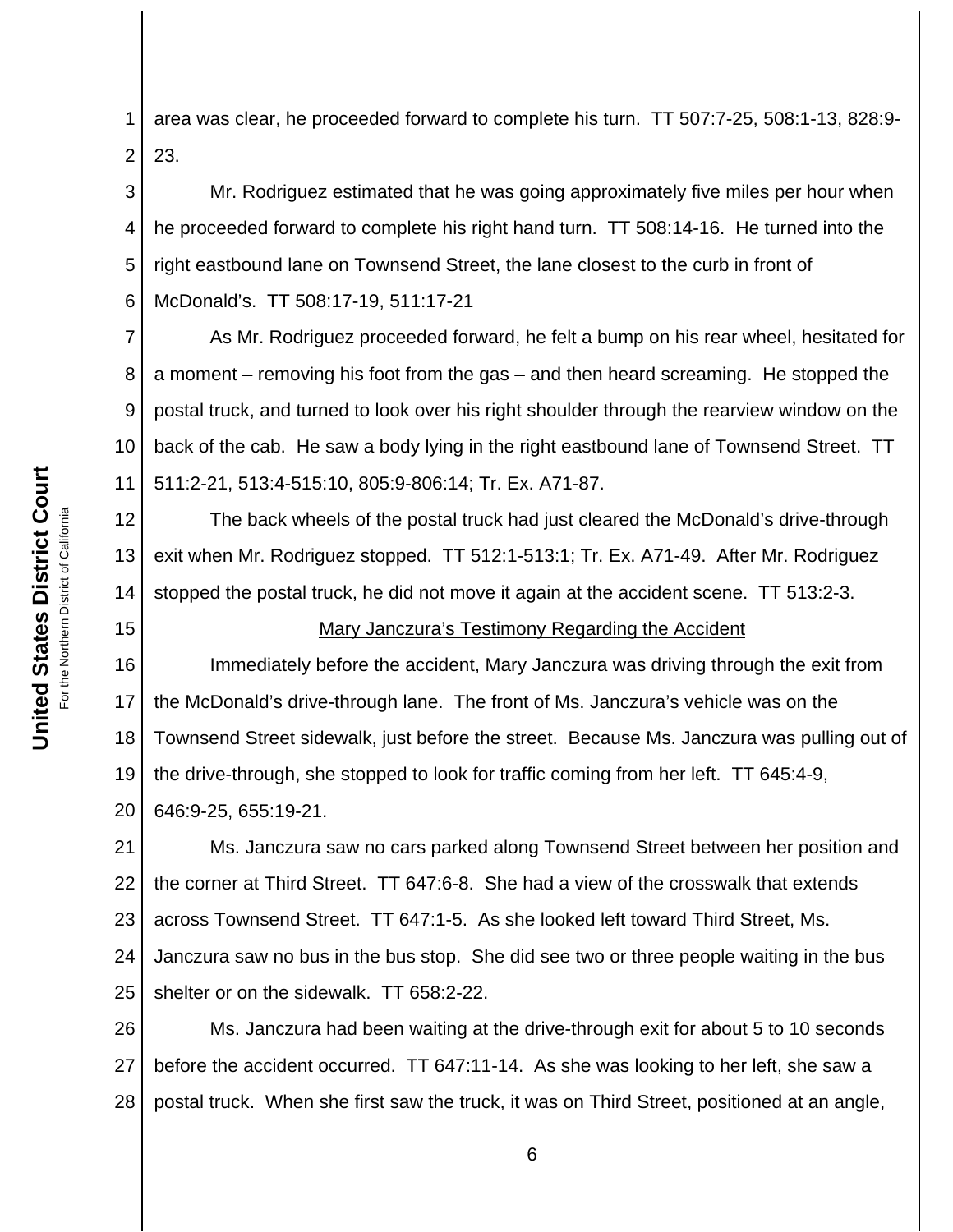1 2 close to, or on, the west boundary line of the crosswalk, and about 2 or 3 feet away from the curb in front of McDonald's. TT 648:3-10.

3 4 5 6 When Ms. Janczura first saw the truck, it was starting to make a right turn from Third Street onto Townsend Street, into the right lane closest to the curb. She estimated that the truck was moving five to ten miles per hour. TT 647:15-648:11, 650:4-14. She saw Mr. Holmes after she saw the postal truck moving. TT 650:1-3.

7 8 9 10 11 12 When Ms. Janczura first saw Mr. Holmes, he was on the Third Street sidewalk, approaching the crosswalk, having just passed the corner of the McDonald's building. TT 648:20- 649:13. She then saw him enter into the crosswalk. TT 649:14-15. She testified that Mr. Holmes was facing forward and did not pause before entering the intersection, and that he was moving at a constant speed the entire time. TT 649:16-25. Ms. Janczura estimated this as "cruising" speed, almost as fast as someone jogging. TT 653:1-11.

13 14 15 16 17 When Mr. Holmes entered into the crosswalk, the postal truck was already moving, turning into the right eastbound lane of Townsend Street. TT 650:10-14. Ms. Janczura saw the collision between the postal truck and Mr. Holmes. She testified that the collision occurred in the crosswalk and only a few feet into the road from the sidewalk, about 2 or 3 feet from the curb in front of McDonald's. TT 650:15-22.

18 19 20 21 After the collision, Ms. Janczura saw Mr. Holmes' body in the right eastbound lane of Townsend Street, the lane closest to the McDonald's curb. Ms. Janczura estimated that Mr. Holmes' body was about 3 or 4 feet from the curb. TT 651:1-15. She observed that there was a lot of blood coming from Mr. Holmes' body. TT 651:16-17.

22 23 24 25 Ms. Janczura testified that the postal truck came to a stop on Townsend Street, next to the McDonald's drive-through exit, as shown in Trial Exhibit A71-49, a photograph taken at the accident scene, and was not moved before the police arrived, which was approximately five minutes after the collision. TT 651:22-652:25; Tr. Ex. A71-49.

26 27 28 Christopher McCooey's Testimony Regarding the Accident Before the accident, Christopher McCooey on his way to lunch, walking down Townsend Street, on the opposite side of the street from McDonald's. He noticed that a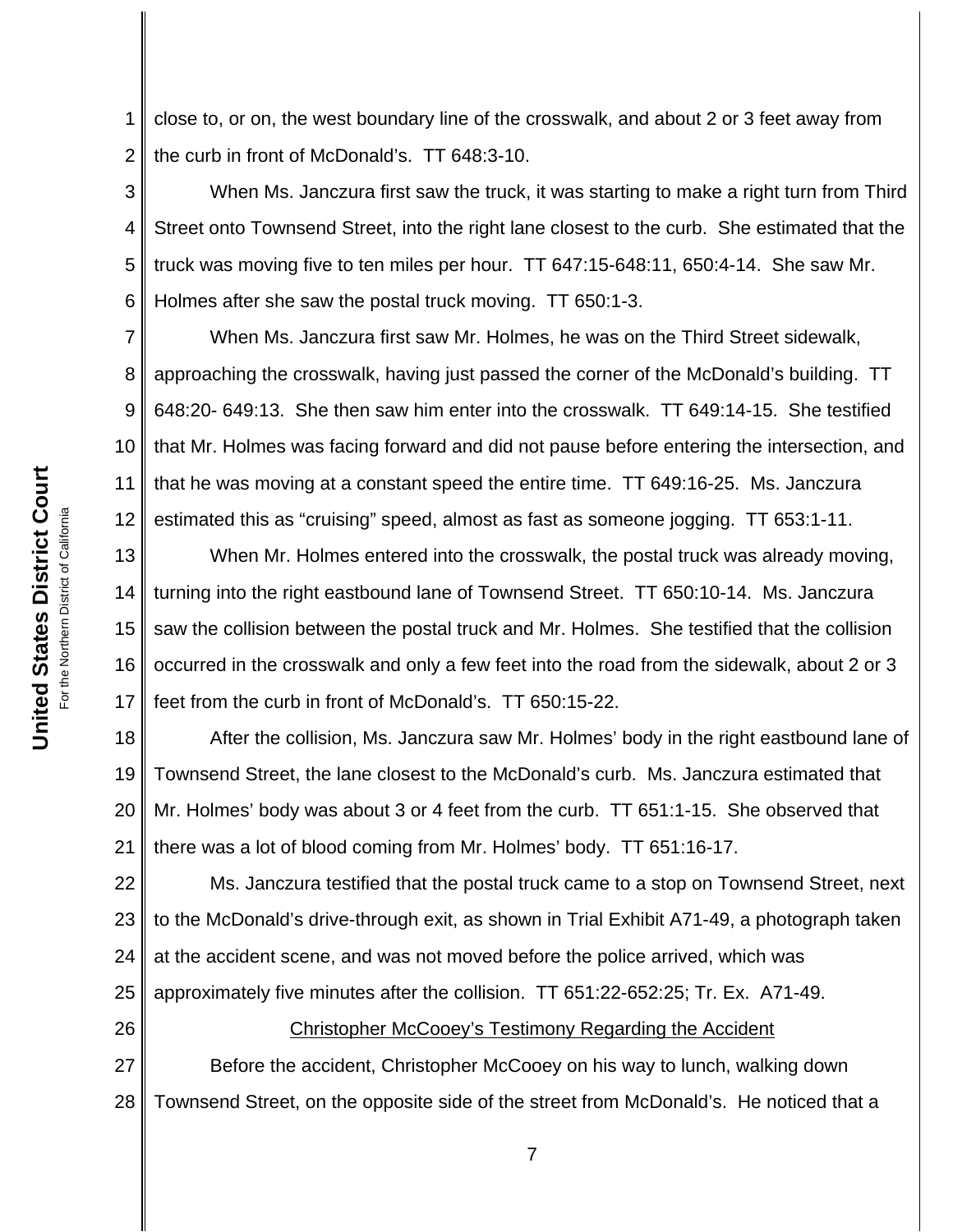1 2 3 4 5 6 7 MUNI bus was attempting to make a left turn from Townsend Street onto Third Street, but was blocked by an illegally-parked truck, and that the bus itself was blocking the intersection. TT 24:20-25:9. He stood at the corner and observed an argument between the driver of the MUNI bus and the driver of the illegally-parked truck regarding the position of the truck. TT 26:14-20, 35:5-17. Initially, he was going to continue down Townsend Street, but because the intersection was blocked, he opted to cross Townsend Street from the Liquor and More store towards McDonald's. TT 27:11- 27:16.

8 9 10 11 12 13 Mr. McCooey waited for the green light, and then proceeded south across Townsend Street in the crosswalk. TT 27:11-28:13, 35:5-17. He did not recall whether there were any other pedestrians in the crosswalk when he crossed. TT 29:24-30:1. He did see a number of people on the sidewalk on both the Third Street side and the Townsend Street side of McDonald's. None of them were near the ramp that extends from the curb into the crosswalk that extends across Townsend Street. TT:36:21-38:1.

14 15 16 17 18 As Mr. McCooey approached the curb on the McDonald's side, he noticed that the pedestrian crosswalk signal was in its count-down phase, and was showing somewhere between five and eight seconds remaining. TT 30:5-10, 36:12-17. He was stepping onto the ramp when he first saw Mr. Holmes. TT 45:10-16. Mr. Holmes passed Mr. McCooey on Mr. McCooey's left side. TT 29:9-10, 44:13-15.

19 20 21 22 23 24 Mr. McCooey testified that Mr. Holmes was moving "very quickly," coming down off an incline, and took only a millisecond to pass Mr. McCooey. He described Mr. Holmes' speed as a "running" or "jogging" pace. TT 39:16-40:4. Mr. Holmes was facing forward and propelling himself with his arms, using his hands to push on the ground. TT 40:8-9. Mr. McCooey is almost 5 feet 10 inches tall. The top of Mr. Holmes' head came to about Mr. McCooey's waist. TT 40:10-14.

25 26 27 28 After Mr. Holmes had passed him, Mr. McCooey – who at that point was standing near the corner in front of the McDonald's – heard sounds and turned around. TT 40:22-25, 42:7-9. Mr. McCooey did not see the impact between the postal truck and Mr. Holmes, and does not know where the impact occurred. TT 41:16-21.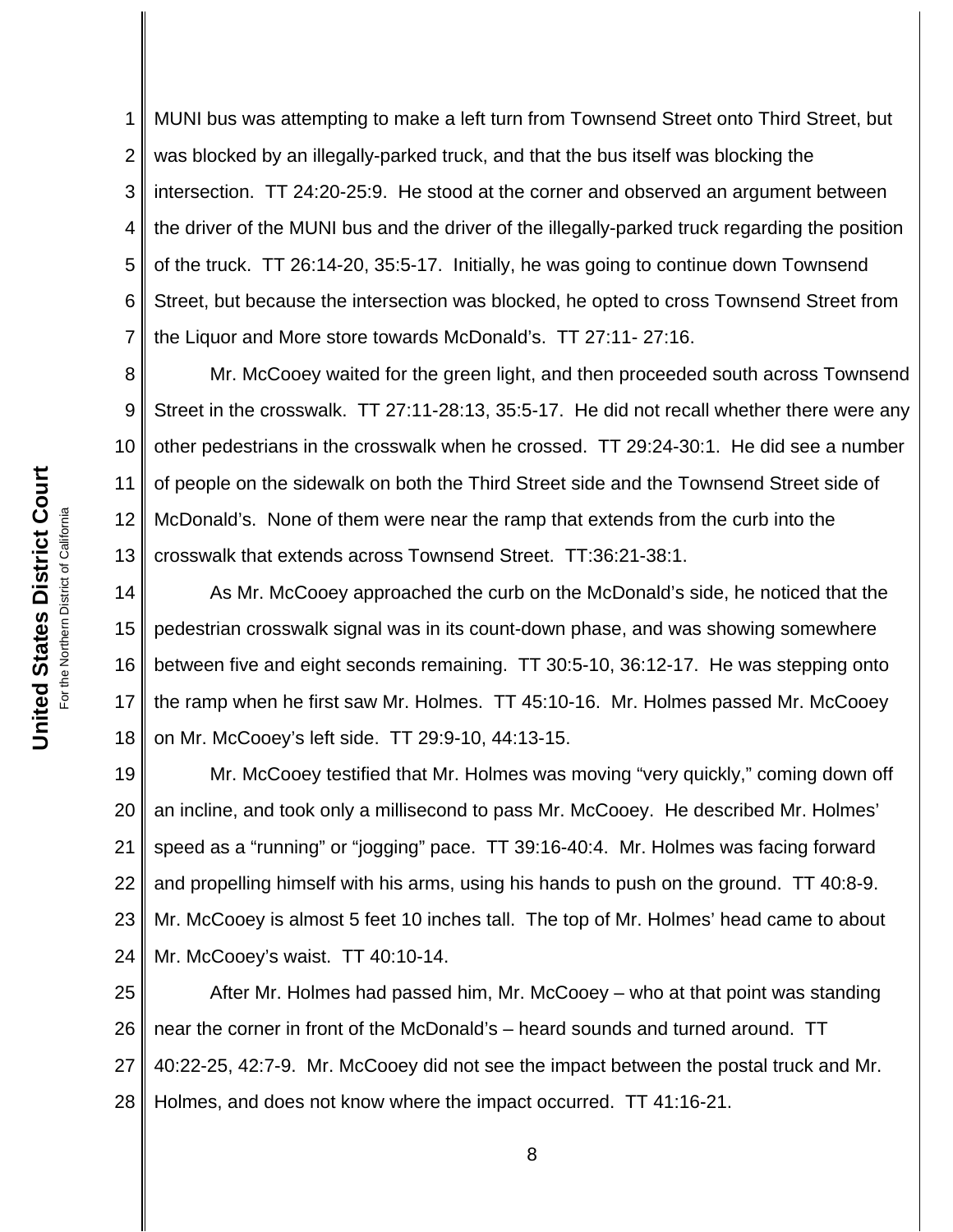1 2 3 4 5 Mr. McCooey testified that the rest location of Mr. Holmes' body depicted in Trial Exhibit 10, the scene diagram of the incident included in the police report of the accident ("police scene diagram"), was approximately where he saw Mr. Holmes' body when he turned around. However, Mr. McCooey also testified that his memory of Mr. Holmes' location was "fuzzy" and unclear. TT 32:2-16, 46:20-47:14.

6 7 8 9 Mr. McCooey did not approach Mr. Holmes' body, but rather, turned his back to Townsend Street, to try to prevent traffic from Third Street from making a right turn onto Townsend Street. TT 47:17-48:4. At that time, Mr. McCooey was looking in the direction of Third Street. TT 42:5-24.

10

#### Larry Ransburg's Testimony Regarding the Accident and Related Issues

11 12 13 14 15 16 Larry Ransburg has been a security guard at AT&T Ballpark for approximately 10 years. TT 60:5-7. Mr. Ransburg works at the Ballpark with Tiffany Winters, Mr. Holmes' step-daughter. TT 82:13-83:4. Mr. Ransburg had known Mr. Holmes since about 2001 or 2002, and testified that he saw Mr. Holmes at the majority of the games at the ballpark. TT 60:25- 61:5. Mr. Ransburg testified that he was not friends with Mr. Holmes, but that he exchanged greetings with him. TT 64:12-87.

17 18 19 20 At the time of the accident, Mr. Ransburg was inside the McDonald's at Third and Townsend Streets, either in line to order his food or waiting for his food order. TT 51:5-8, 52:3-10. There are tables along the windows inside the McDonald's. Mr. Ransburg was standing behind the tables as he looked out the windows. TT 71:13-21.

21 22 23 24 25 At the time of the accident there were two posters on the McDonald's windows through which Mr. Ransburg was looking. Those posters blocked some of Mr. Ransburg's view. TT 72:21-74:21; Tr. Ex. A71-99. Mr. Ransburg testified that from the McDonald's window, he saw a truck hit Mr. Holmes. TT 53:23-54:6. He described Mr. Holmes as seated on his skateboard when the impact occurred. TT 76:11-16.

26 27 28 Following the accident, undercover police arrived first at the scene. TT 57:22-25. Mr. Ransburg did not talk to the police before going back to work and did not call the police to give a statement after he returned to work. TT 58:3-13, 80:20-25.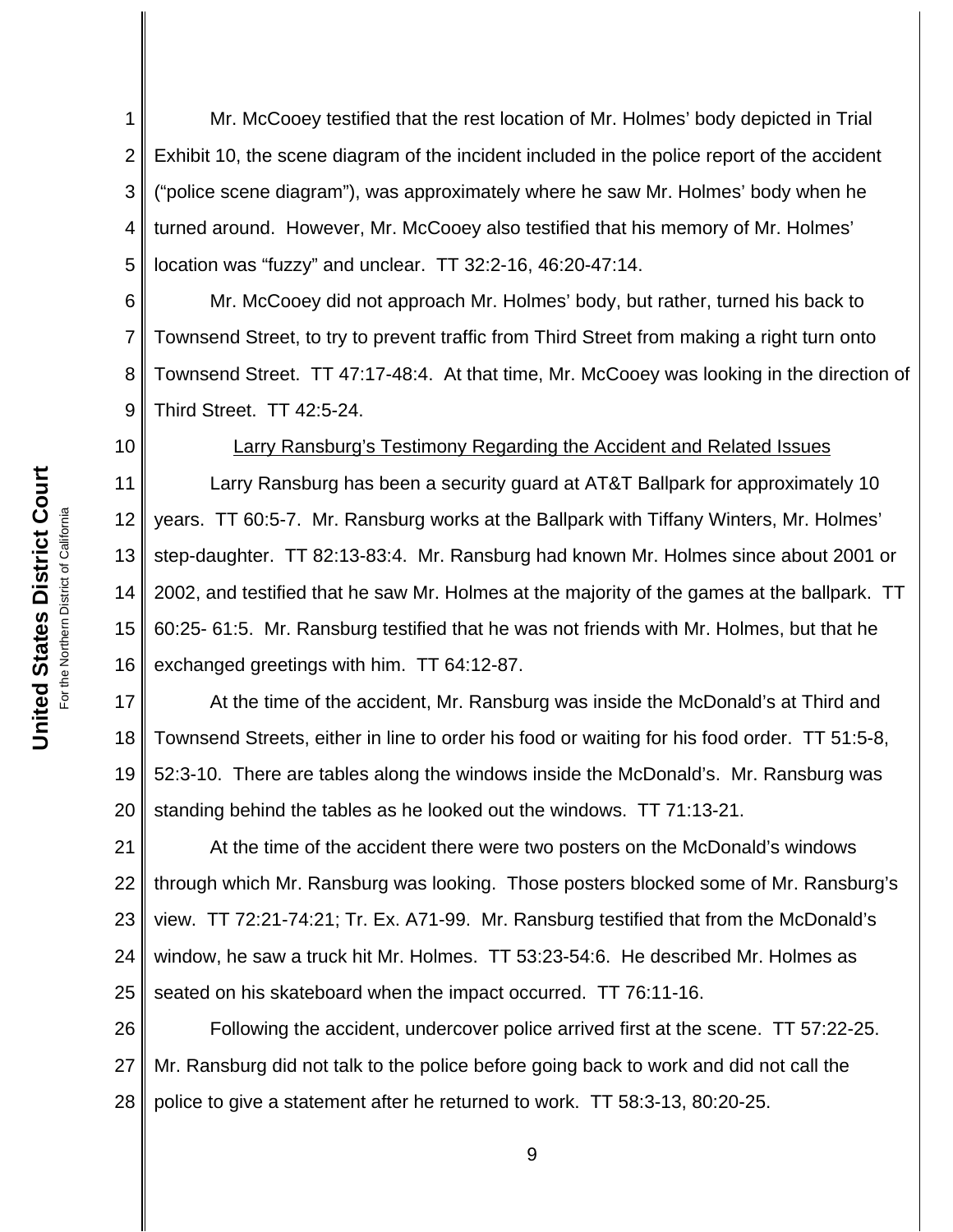1 2 3 4 On direct examination, when shown Trial Exhibit 10, the police scene diagram, by plaintiff's counsel, Mr. Ransburg testified that the location of Mr. Holmes' body as shown in the diagram was where he saw the body, and that the body was in the center of the intersection. TT 55:7-20.

5 6 7 8 9 However, following cross-examination, in response to questions by the court, Mr. Ransburg testified that Holmes was struck by the postal truck in the crosswalk portion of the right eastbound lane of Townsend Street, the lane closest to the curb in front of McDonald's. TT 87:22-88:20. He provided the same testimony on re-direct. TT 89:3- 90:16.

# 10

## Michael Shapiro's Testimony Regarding the Accident

11 12 13 14 15 16 17 At the time of the accident, Michael Shapiro was stopped in his car at the intersection of Third and Townsend Streets, in the far left lane of traffic on Townsend Street (facing west). Because of the position of the MUNI bus, he was unable to move his vehicle for five minutes or more. Designation of Deposition Excerpts for Trial in Lieu of Live Testimony of Michael Shapiro ("Shapiro Dep.") filed November 4, 2010, at 15:7-22. While Mr. Shapiro waited at the intersection, he noticed two or three pedestrians crossing in front of him. Shapiro Dep. at 25:10-18.

18 19 20 21 22 23 When Mr. Shapiro first saw Mr. Holmes, Mr. Holmes was on his skateboard heading north, weaving through people on the Third Street sidewalk. Mr. Holmes was in front of the McDonald's, approximately by the newspaper machines and trash bins on the sidewalk. Shapiro Dep. at 32:17-33:19, 101:4-11; Shapiro Dep., Ex. 2. Mr. Shapiro did not see Mr. Holmes gesture towards anyone while riding toward the crosswalk. Shapiro Dep. at 46:21-24.

24 25 26 27 28 Before the postal truck started to move, Mr. Shapiro saw the driver turn his head to the right. Shapiro Dep. at 56:24-57:4, 57:18-22. Mr. Shapiro testified that the postal truck was already moving when Mr. Holmes entered into the crosswalk and was turning into the far right lane on Townsend Street, the lane closest to the curb in front of McDonald's. Shapiro Dep. at 44:20-45:10, 67:19-23, 98:15-23.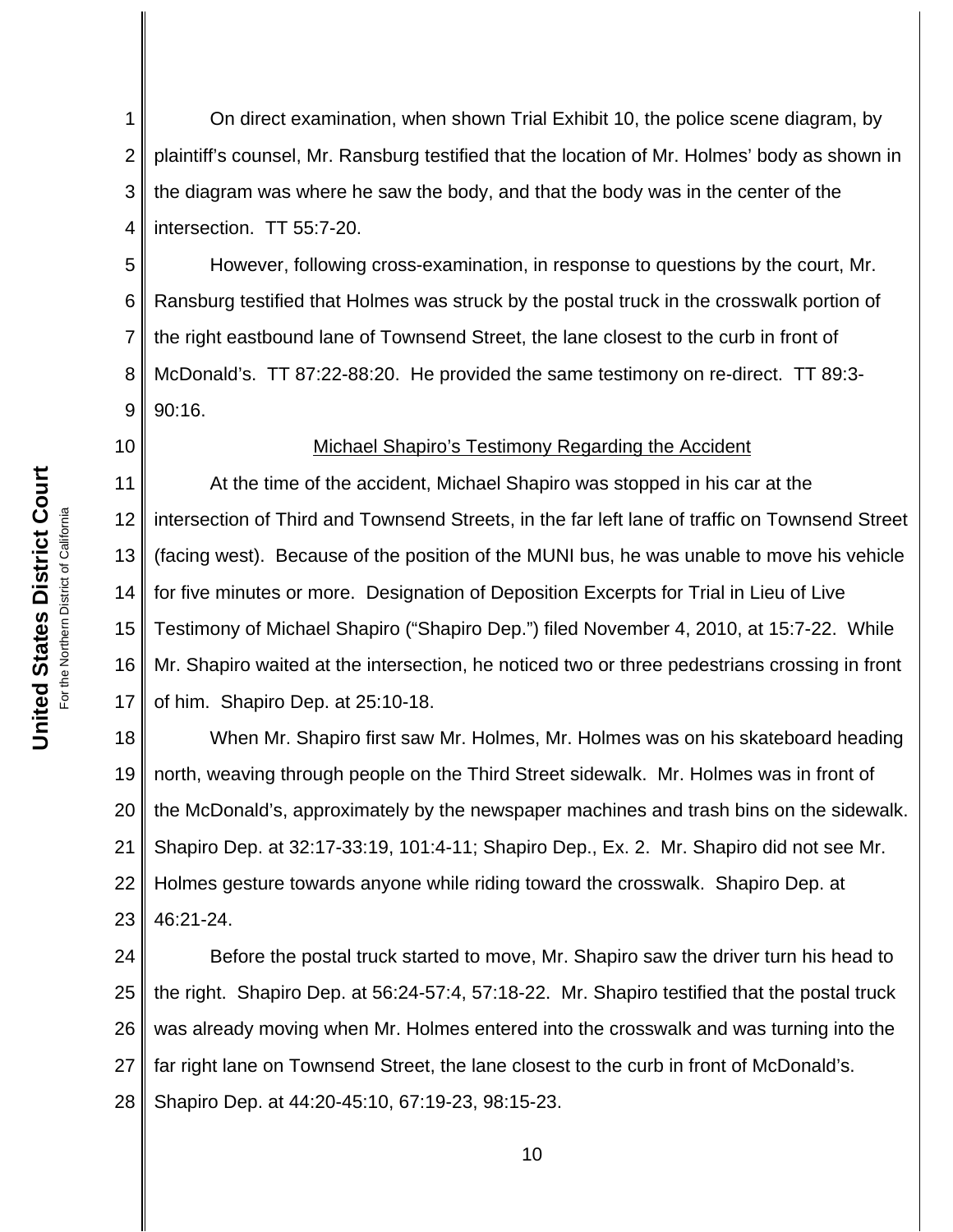1 2 3 4 5 6 7 8 According to Mr. Shapiro, the collision occurred fewer than five seconds after the postal truck started to move – almost immediately after Mr. Holmes entered into the street – and close to the curb at the corner of the intersection. Shapiro Dep. at 45:7-10, 74:7-12, 75:1-76:2, 84:6-17. Mr. Shapiro estimated that Mr. Holmes was only about one foot into the street when the collision occurred in the far right lane on Townsend Street, the lane closest to the curb in front of McDonald's. Shapiro Dep. at 67:19-23, 98:15-23. Mr. Shapiro testified that the lower part of the front bumper of the postal truck hit Mr. Holmes' forehead. Shapiro Dep. at 49:23-50:2.

9 10 11 12 13 After the collision, Mr. Shapiro exited his car and walked up to Mr. Holmes' body. Mr. Shapiro was approximately four feet from Mr. Holmes. Shapiro Dep. at 62:18-63:5, 63:16-17. Mr. Shapiro observed Mr. Holmes' body lying outside the crosswalk, in the right eastbound lane on Townsend street, the lane closest to the curb in front of McDonald's. Shapiro Dep. at 53:9-54:8, 62:18-63:5.

14

#### Inspector Dean Marcic's Testimony Regarding the Accident Scene

15 16 17 18 19 20 Dean Marcic is a twenty-year veteran of the San Francisco Police Department ("SFPD") and is currently a sergeant inspector with the SFPD Traffic Bureau. TT 537:11-18. At the time of the accident, Inspector Marcic was a sergeant inspector with the Auto Theft Task Force. TT 538:2-5. His responsibilities included assisting the Hit and Run department ("Hit and Run"). TT 538:10-16. Lieutenant Biel was the officer in charge of both Hit and Run and the Auto Theft Task Force. TT 549:2-10.

21 22 23 24 25 26 27 Inspector Marcic explained that Hit and Run is responsible for investigating all accidents that involve fatalities and serious injuries. TT 549:15-24. The Hit and Run inspector in charge of the investigation puts together the official case file regarding that accident. The official case file includes the accident report as well as additional information located during the investigation. TT 598:12-20, 599:4-21. Inspector Dean Taylor was the Hit and Run inspector in charge of the investigation of the April 24, 2007 accident. TT 564:20-25.

28

On the day of the accident, Inspector Marcic was in plainclothes. TT 548:16-17.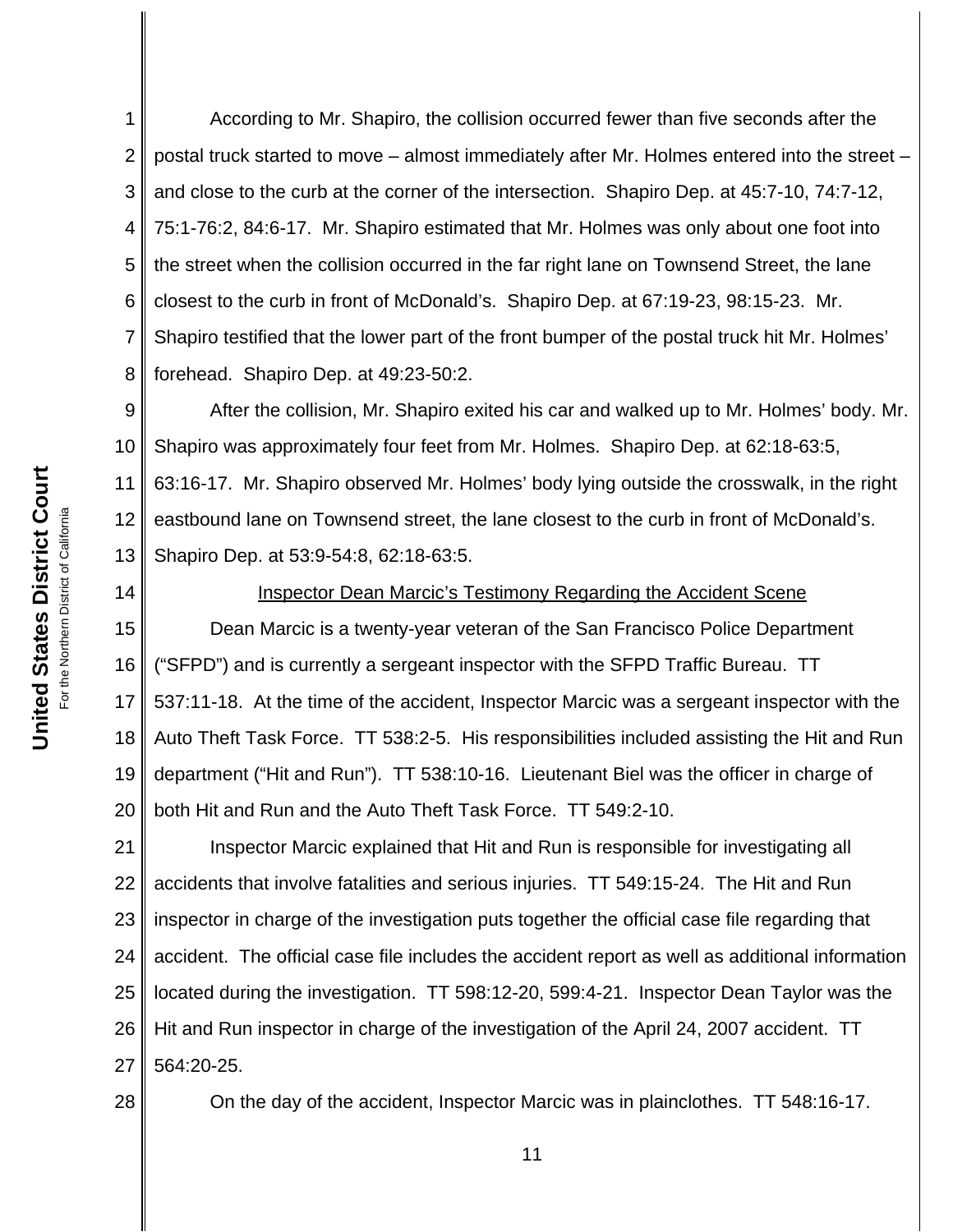1 2 3 4 5 6 After hearing the report of the accident broadcast on the police radio, Inspector Marcic and his partner, Inspector Hanley, received instructions from Lieutenant Biel to report to Third and Townsend Streets to lock down the scene and locate witnesses until inspectors from Hit and Run could reach the accident scene. TT 548:18-24, 550:5-14. The two officers arrived at the accident scene within a minute or two of hearing the call on the radio. TT 550:15-17.

7 8 9 10 11 12 13 Inspector Marcic was one of the first officers at the scene. TT 597:18-21; Tr. Ex. A71-37; see also TT 57:22-25. When Inspector Marcic and his partner arrived, they took charge of the investigation from Lieutenant Armanino, the officer in charge of the Traffic Bureau. TT 550:2-4, 551:2-16. Lieutenant Armanino pointed out that the postal truck was parked about 75 feet east of the intersection of Third and Townsend Streets, in the right (number two) lane of traffic, and directed Inspector Marcic to interview witnesses, giving Inspector Marcic the witnesses' drivers licenses. TT 560:5-8; Tr. Ex. A71-26.

14 15 16 17 18 19 20 21 22 Upon arriving at the accident scene, Inspector Marcic's first concern was with Mr. Holmes and rendering first aid. TT 551:14-18, 580:21-23. Inspector Marcic noted a significant amount of blood in the immediate area of Mr. Holmes' body. TT 557:16-558:3. Mr. Holmes was lying on the ground, was five feet east of the eastern boundary of the crosswalk, and in the right curbside lane of eastbound traffic on Townsend Street. Mr. Holmes' body was lying approximately eight to nine feet north of the curb in front of McDonald's. TT 553:4-17, 554:3-557:15, 595:23-596:14; Tr. Ex. A71-87A, A71-26. Nothing at the scene indicated that Mr. Holmes had been moved prior to Inspector Marcic's arrival. TT 559:22-560:1.

23 24 25 26 27 28 Inspector Marcic testified that when he arrived, Kathy Anne Ricci was at the scene, holding Mr. Holmes' hand. TT 558:4-15; Tr. Ex. A71-37. Ms. Ricci told Inspector Marcic that she was a nurse at San Francisco General Hospital. TT 558:7-13. Prior to the accident, Ms. Ricci had been in the right eastbound lane on Townsend, stopped at a red light. When a bus cleared the intersection, she saw Mr. Holmes lying in the right lane and exited her car to try to help him until paramedics arrived. Tr. Ex. A71-26.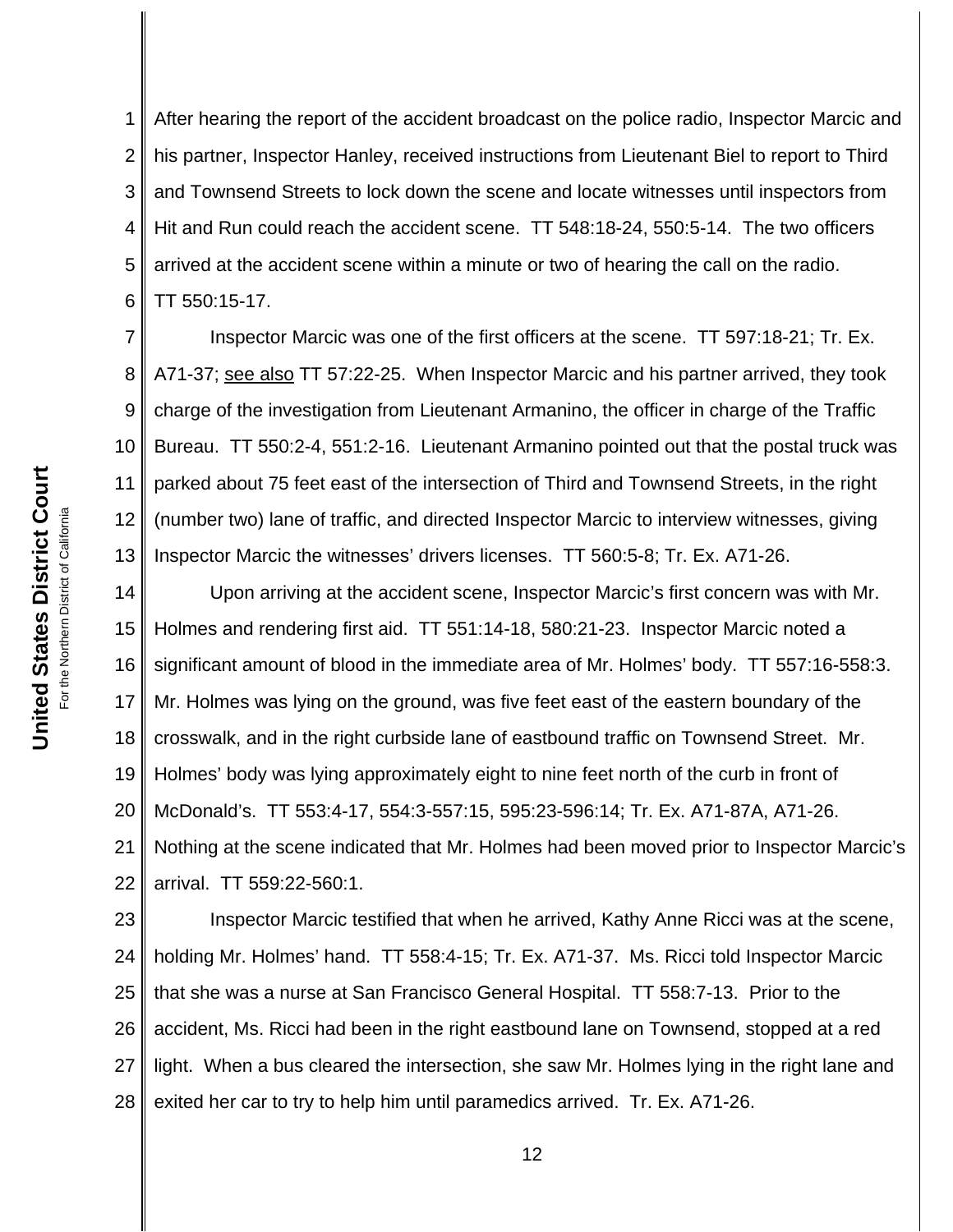1 2 3 4 5 Inspector Marcic wrote a memorandum to document his investigation for Inspector Taylor and for inclusion in the official SFPD case file relating to the accident. TT 563:22- 564:25, 565:1-15. In his memorandum, Inspector Marcic described the location of Mr. Holmes' body, and included the information Ms. Ricci gave him. Exhibit A71-26, TT 595:23-596:14.

6 7 8 9 10 11 12 Prior to the accident, Inspector Marcic had known Mr. Holmes for a number of years. As part of his duties on the Auto Theft Task Force, Inspector Marcic spent close to 50 to 60 percent of his time in the area of the AT&T Ballpark, conducting investigations of auto burglary. In addition, Inspector Marcic's work for the counterfeit detail (involving investigations of sales of counterfeit San Francisco Giants merchandise), which he has done since the ballpark opened, all takes place in the AT&T Ballpark area. TT 539:22- 541:23.

13 14 15 16 17 The AT&T Ballpark is located between Second and Third Streets on King Street, which is one block south of Townsend Street. Inspector Marcic testified that Mr. Holmes panhandled in an area at the front of the Lefty O'Doul Bridge on Third Street. TT 540:21-25, 543:14- 544:5. The Lefty O'Doul Bridge is approximately a block from the AT&T Ballpark.

18 19 20 21 22 23 24 Mr. Holmes was on his skateboard every time Inspector Marcic saw him. TT 546:8- 16. Inspector Marcic described Mr. Holmes as "rather reckless" on his skateboard, stating that he would "dart into traffic." TT 546:24-547:17. Inspector Marcic testified that he warned Mr. Holmes "countless" times about the way Mr. Holmes rode his skateboard, because he "figured [Mr. Holmes] was going to get hit one day." TT 546:14-25, 547:5-17. Inspector Marcic communicated the last such warning within a week or so prior to the accident. TT 547:22-548:4.

25 26 27 28 Officer Stephen Rist's Testimony Regarding the Accident Scene Stephen Rist is an officer with the SFPD. TT 91:20-22. He arrived at the scene shortly after Inspector Marcic and was responsible for completing an accident report. TT 93:18-24; Tr. Ex. A71-37, A71-31 through 36. His investigation was focused on locating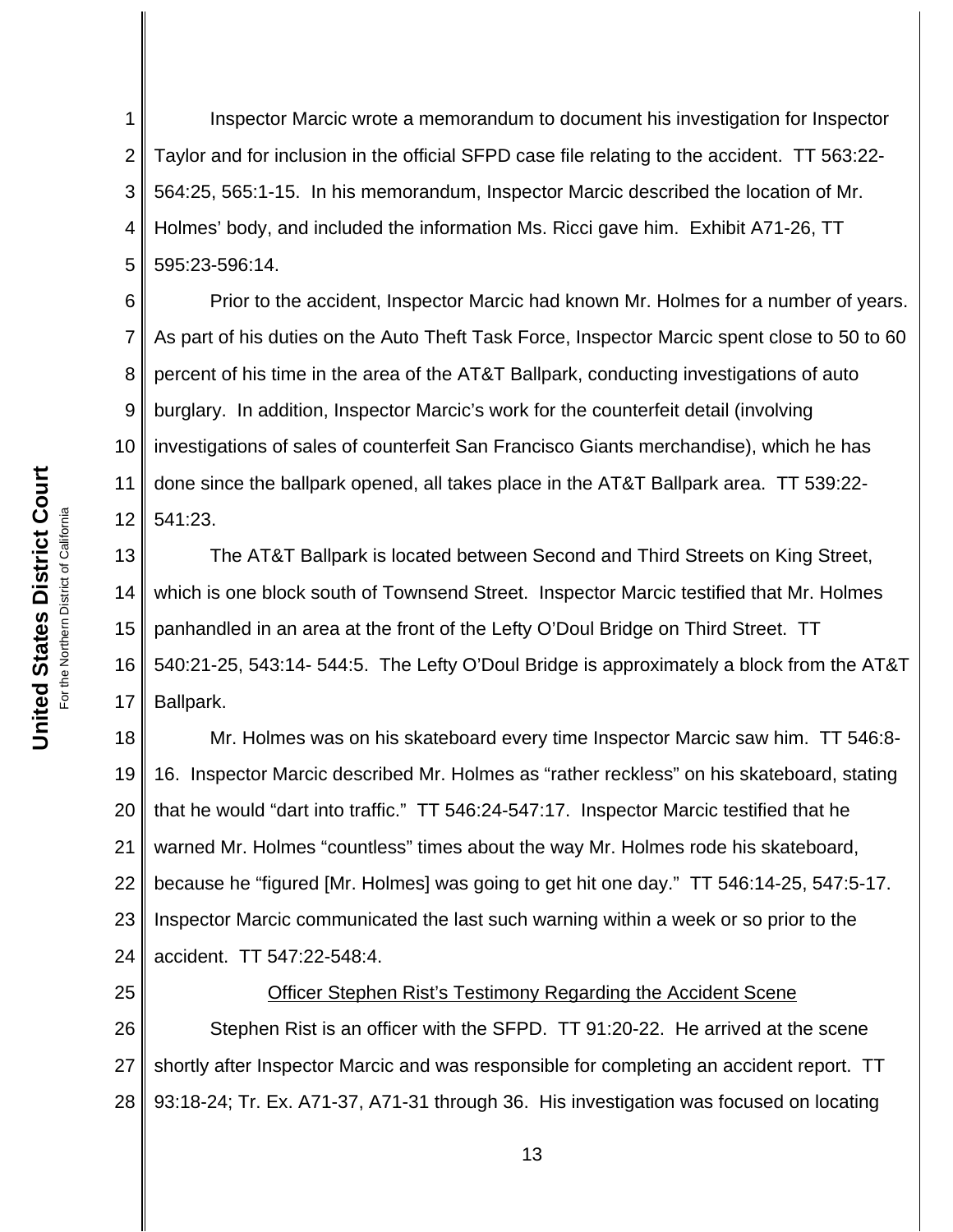United States District Court **United States District Court** For the Northern District of California For the Northern District of California

1 2 and speaking with witnesses to the accident at the scene, not on the physical evidence. TT 121:5-12.

3 4 5 6 7 8 9 Officer Rist was joined by Officer Jim Maginnis, with whom Officer Rist had previously worked on an on-and-off basis. Officers Rist and Maginnis had the same amount of experience. TT 92:25-93:10. Officer Maginnis arrived at the scene after Officer Rist. TT 121:11-14. Officer Rist did not take measurements of the scene, or prepare the police diagram. He testified that Officer Maginnis was responsible for measuring the scene and the physical evidence, and that Officer Maginnis also prepared the police diagram. TT 97:7-98:3; 115:14-18; Tr. Ex. A71-34. However, Officer Maginnis did not testify at the trial.

10 11 12 13 14 15 According to Officer Rist, basic accident investigation, in which he was trained ten years ago, involves documenting the location of physical evidence and taking statements from witnesses. By contrast, accident reconstruction, which Officer Rist has not been trained to do, involves taking the physical evidence and the witness statements that have been documented and using that information to opine as to what had happened. TT 116:22-117:1, 126:2-127:1.

16 17 18 19 20 21 22 23 24 25 Officer Rist prepared a traffic collision report, which included Officer Maginnis's diagram. TT 94:5-7, 97:7-9; Tr. Ex. A71-31 through 36. Despite his lack of training in accident reconstruction, Officer Rist testified that the impact occurred 10 feet from the east edge of the crosswalk and 22 feet north of the south curb of Townsend, the location of the area of impact depicted in the police scene diagram prepared by Officer Maginnis. Officer Rist based his opinion regarding the area of impact primarily on a scrape mark he attributed to Mr. Holmes' skateboard, and also on the position of Mr. Holmes' body. TT 105:5-12, 106:5-20, 107:4-15, 108:17-109:4, 112:22-25, 113:4-8, 116:7-9; Tr. Ex. 10. However, he did not offer any testimony about his observations of the location of Holmes' body at the accident scene.

26 27 28 Officer Rist could not locate the scrape mark in a zoomed in police photo of the area where he claimed the collision occurred. TT 114:18-20, 115:23-25; Tr. Ex. A71-57. On cross examination, Officer Rist admitted that the street where the incident occurred looked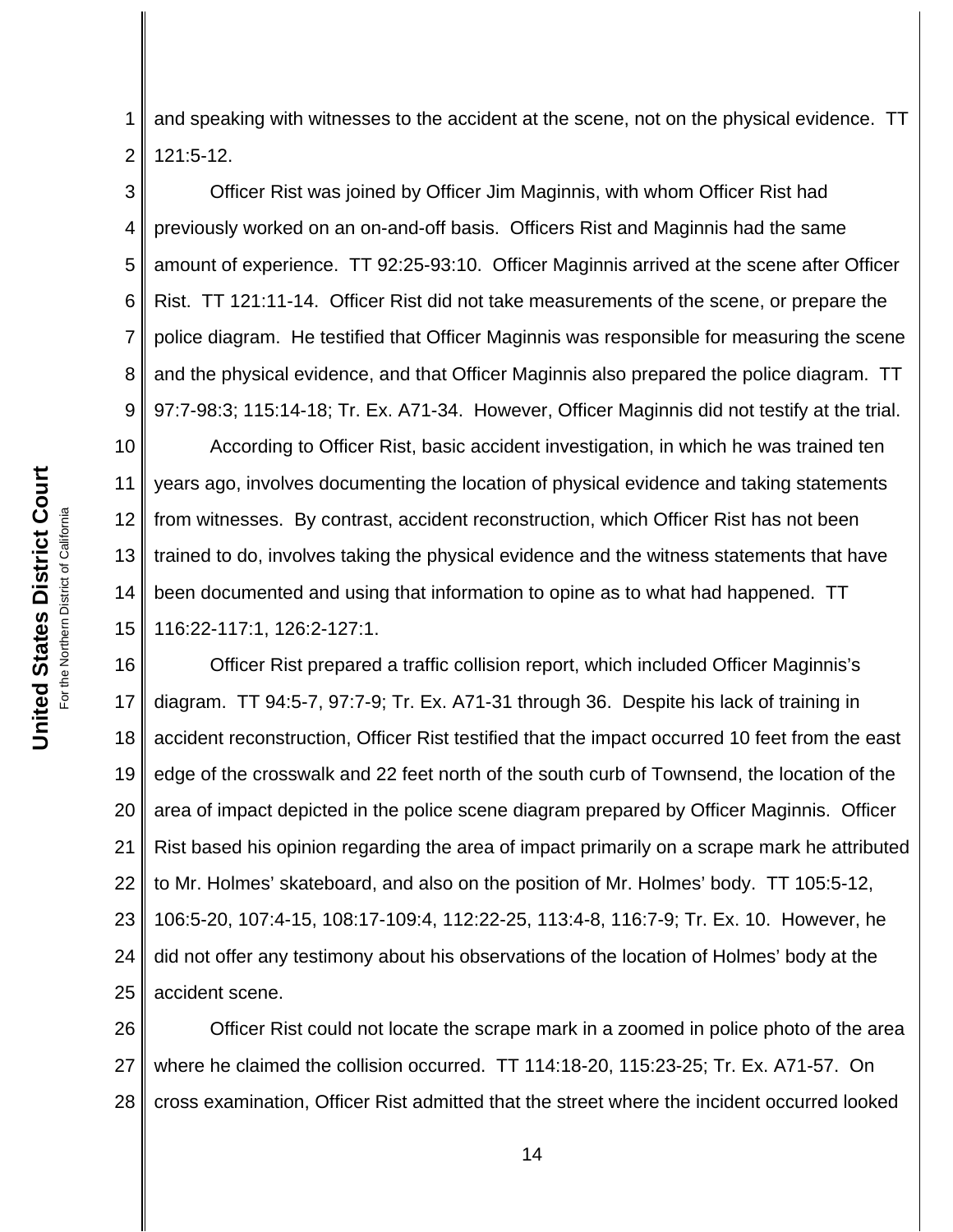1 2 3 fairly old, as if it had not been paved in a while. TT 113:20-24. Officer Rist further testified that he did not know if the scrape mark had actually been made by a skateboard. TT 113:4-8, 116:7-9.

4 5 6 7 8 9 10 11 12 According to Officer Rist, the purpose of a scene diagram is to capture the location of physical evidence. TT 118:17-20. In his basic accident investigation training, Officer Rist learned to collect two measurements of each piece of physical evidence in order to obtain an accurate location of each piece of evidence. These measurements are expected to be included on the scene diagram. TT 116:11-24, 118:21-23. Officer Rist described the following physical evidence at the scene: the rest position of the postal truck, the location of Mr. Holmes' body, the location of the skateboard, the location of the skateboard wheel fragment, the location of the scrape mark on the pavement, the location of Mr. Holmes' blood, and the location of the glove. TT 117:18-118:16.

13 14 15 16 17 18 19 However, Officer Rist agreed that the scene diagram created by Officer Maginnis did not include much documentation of physical evidence. The police scene diagram provided no measurements for the rest location of the postal truck, only one measurement for Mr. Holmes' rest location, no measurements for the location of the skateboard, no measurements for the skateboard wheel fragment's location, no measurements for the location of Holmes' blood at the scene, and no measurements for the glove's location. TT 118:24-120:2, 126:16-19; Tr. Ex. A71-34, 10.

20 21 22 23 24 25 26 On both direct and cross, Officer Rist testified that the police scene diagram only had one measurement for Mr. Holmes' rest location, 19 feet east of the crosswalk. TT 106:22-25, 119:2-4. Upon further cross-examination, Officer Rist speculated that a part of Mr. Holmes' body could have been 22 feet north from the curb, but admitted that he did not create the diagram and would expect that if the 22-feet measurement had been intended to describe the body's location, that attribution would have been specified on the diagram. TT 120:4-23.

27 28 Lieutenant Ramon Serrano's Testimony Regarding Actions of the Fire Department Ramon Serrano is a lieutenant with the San Francisco Fire Department, and has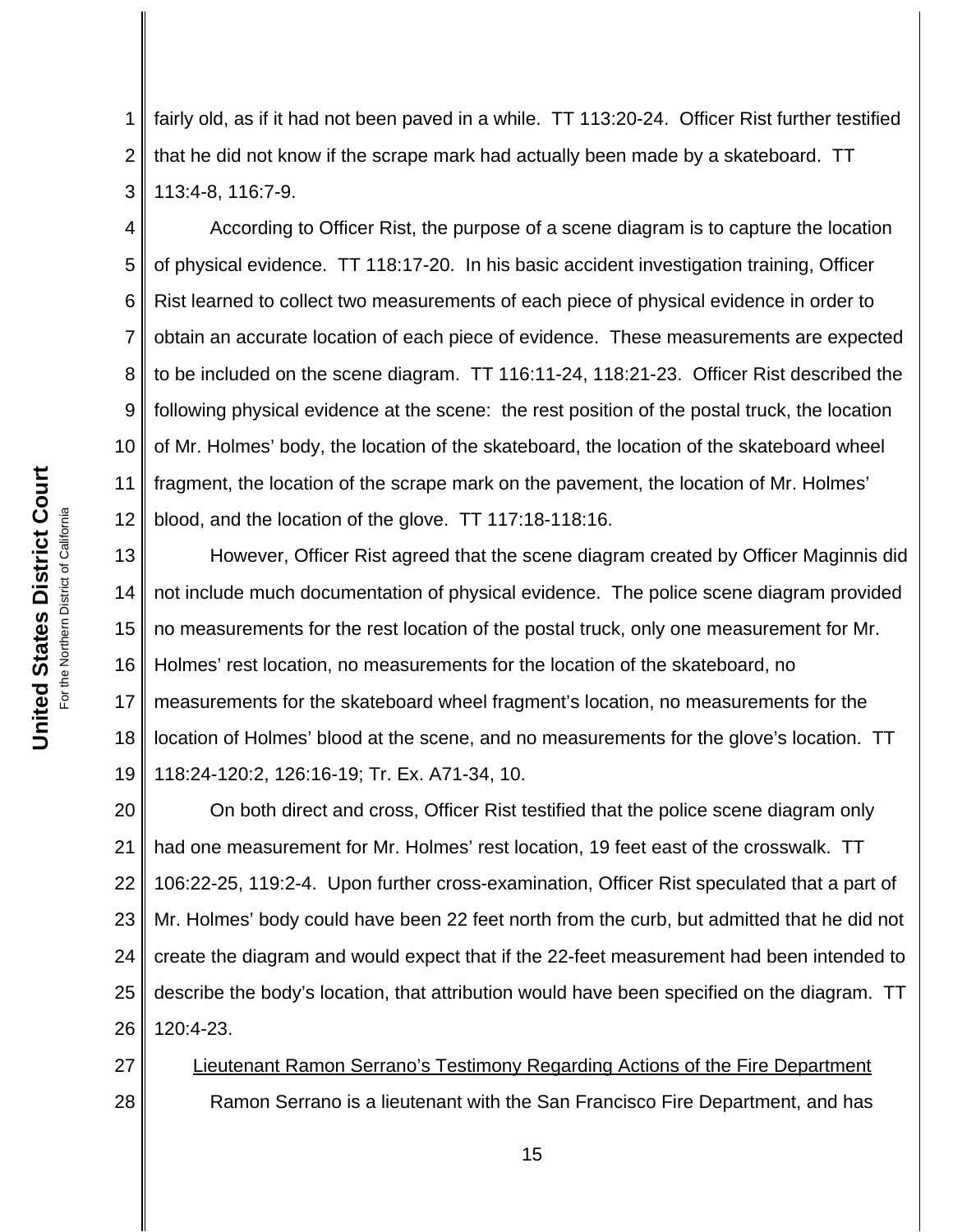1 2 3 worked for the fire department for nearly 20 years. TT 529:18-23. Lieutenant Serrano testified that on April 24, 2007, he disinfected the accident scene of blood and other bodily fluids. TT 529:25-530:18; Tr. Ex. A71-57.

4 5 6 7 8 To disinfect an area, Lieutenant Serrano uses bleach to saturate the area with the bodily fluids, and lays down absorbent over the area, and then sweeps up and bags the absorbent for disposal. TT 530:19-24. Trial Exhibit A71-57 is a photograph of Lieutenant Serrano, carrying two bleach bottles in the process of disinfecting the accident scene of blood and other bodily fluids. TT 529:25- 530:18.

9 10 11 12 13 14 15 Lieutenant Serrano testified that he poured bleach into the lane closest to the McDonald's on Townsend Street, leaving a dark stain on the ground where Mr. Holmes' bodily fluids were located. TT 530:9-531:23. He then poured absorbent into the same area and swept it up, leaving a white stain from the residue of the absorbent in that lane. The white stain from the bleach and absorbent used by Lieutenant Serrano to disinfect the area of Mr. Holmes' blood and bodily fluids is evident in photographs that were admitted as trial exhibits. TT 531:2- 534:5; Tr. Exs. A71-57, A71-87B & A71-106.

16 17 18 19 20 Lieutenant Serrano testified that the dark patch showing in Trial Exhibit A71-57 is in the lane closest to the McDonald's and is the area where he poured bleach. TT 531:2-23; Tr. Ex. A71-57. Lieutenant Serrano did not bleach, apply absorbent, or otherwise clean any part of the other eastbound lane, the lane closer to the center divide, on Townsend Street. TT 534:17-23.

21 22 23 24 Trial Exhibit A71-57 shows no dark patches from Mr. Holmes' bodily fluids or poured bleach, no white stains from the bleach and absorbent that were scrubbed into the infected area of the road, and no other stains or markings in the far left lane (the number one eastbound lane) in either the crosswalk or the area immediately east of the crosswalk.

# **CONCLUSIONS OF LAW**

#### Legal Standards

27 28 This action is governed by the Federal Tort Claims Act, 28 U.S.C. § 1346, et seq. ("FTCA"). The United States "can be sued only to the extent that it has waived its

25

26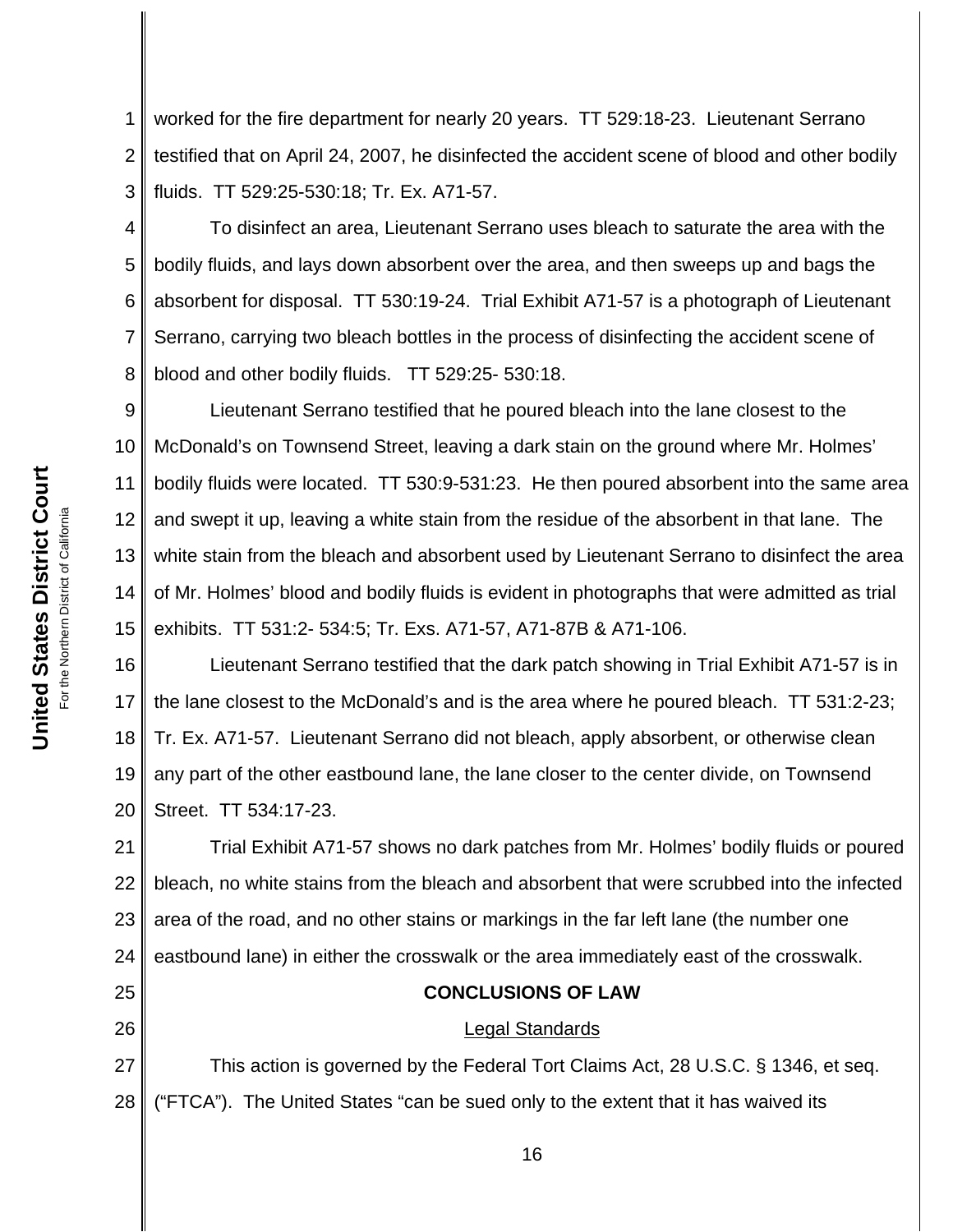For the Northern District of California

1 2 3 immunity." United States v. Orleans, 425 U.S. 807, 814 (1976). "[T]he terms of its consent to be sued in any court define that court's jurisdiction to entertain the suit." United States v. Mitchell, 445 U.S. 535, 538 (1980) (citation and quotation omitted).

4 5 6 7 8 9 The FTCA waives the sovereign immunity of the United States for the "negligent or wrongful act or omission of any employee of the Government" if at the time of the act or omission, the federal employee was "acting within the scope of his office or employment," under circumstances where a claim would exist under state law if the government were a private party. 28 U.S.C. § 1346(b)(1). It is undisputed that Mr. Rodriguez was acting within the scope of his employment at the time of the accident. Undisputed Fact No. 2.

10 11 12 13 14 15 16 17 Because the incident giving rise to plaintiff's claim arose in California, the court applies California substantive law. Delta Sav. Bank v. United States, 265 F.3d 1017, 1025 (9th Cir. 2001). Under California law, a cause of action for the death of a person caused by the wrongful act or neglect of another may be asserted by the decedent's child. Cal. Civ. Proc. Code § 377.60. The elements of a wrongful death cause of action are the tort (negligence or other wrongful act), the resulting death, and the damages for the loss suffered by the plaintiff. Quiroz v. Seventh Ave. Ctr., 140 Cal. App. 4th 1256, 1263-64 (2006).

18 19 20 21 22 23 24 Generally, "negligence" is the failure to exercise the care a reasonable person would exercise under the circumstances. Delaney v. Baker, 20 Cal. 4th 23, 31 (1999); see also Calvillo-Silva v. Home Grocery, 19 Cal. 4th 714, 728 (1998), overruled on other grounds by Aguilar v. Atlantic Richfield Co., 25 Cal. 4th 826, 853 n.19 (2001). In order to establish negligence under California law, a plaintiff must prove, by a preponderance of the evidence, each element of the claim – duty, breach of duty, causation, and damages. Ting v. United States, 927 F.2d 1504, 1513 (9th Cir. 1991).

25 26 27 28 The existence of a legal duty to use reasonable care in a particular factual situation is a question of law for the court to decide, while the elements of breach of that duty and causation are ordinarily questions of fact. Vasquez v. Residential Inv., Inc., 118 Cal. App. 4th 269, 279 (2004).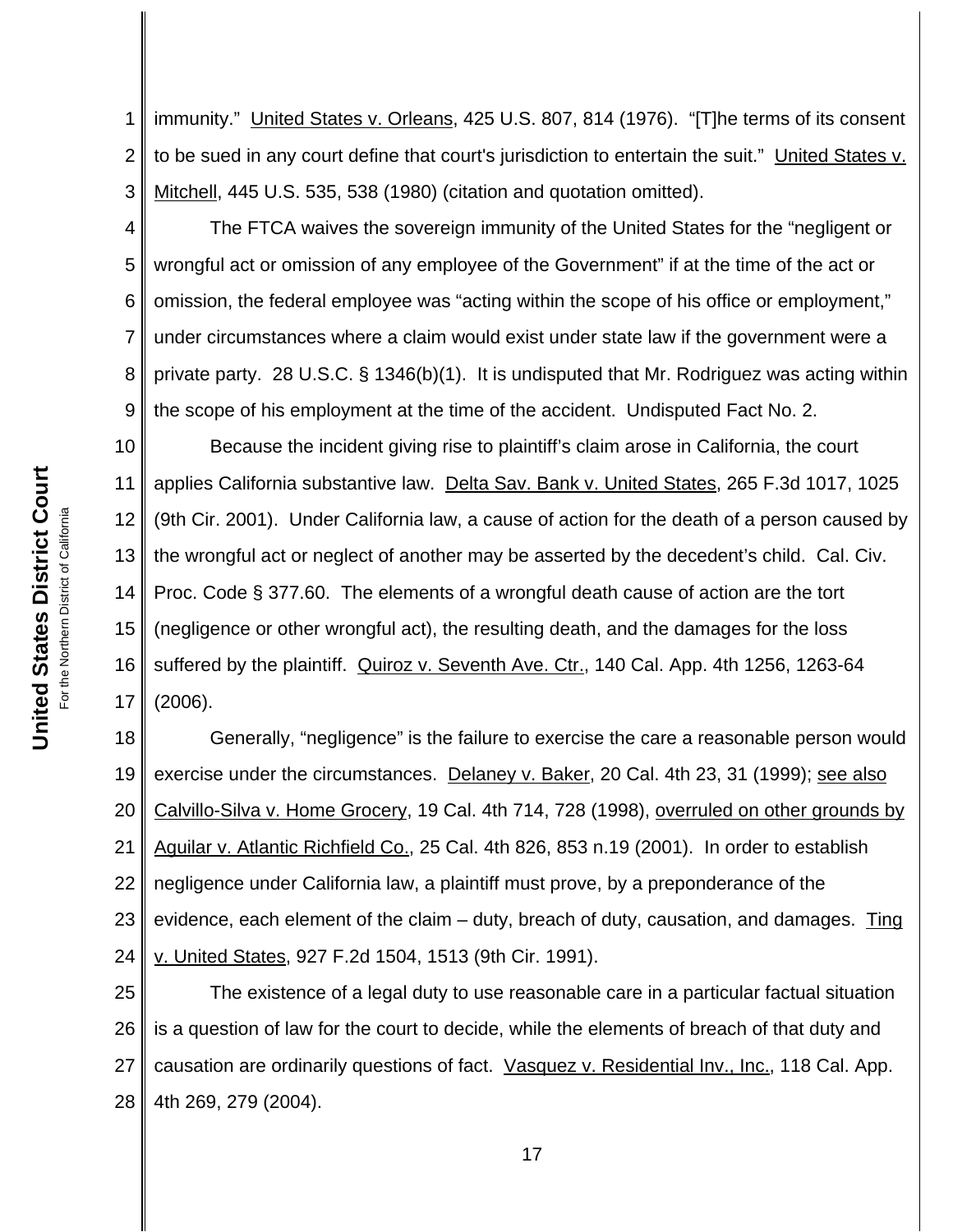1 2 3 4 5 As a general rule, each person has a duty to use ordinary care, and is liable for injuries caused by his failure to exercise reasonable care in the circumstances. Bily v. Arthur Young & Co., 3 Cal. 4th 370, 397 (1992); Gilmer v. Ellington, 159 Cal. App. 4th 190, 195-96 (2008). In the usual negligence case, the standard of care is that of the "ordinary prudent or reasonable person." Tucker v. Lombardo, 47 Cal. 2d 457, 464 (1956).

6 7 8 9 However, the proper conduct of a reasonable person in particular situations may become settled by judicial decision, or may be prescribed by statute or ordinance, in which case conduct falling below this standard constitutes negligence per se, or negligence as a matter of law. 6 Witkin, Summary of California Law, Torts § 871 (10th ed. 2005).

10 11 12 13 14 15 16 17 The doctrine of negligence per se is codified in California Evidence Code § 669, as a presumption affecting the burden of proof. The failure of a person to exercise due care is presumed if (a) he "violated a statute, ordinance, or regulation of a public entity;" (b) the violation "proximately caused death or injury to a person or property;" (c) the death or injury "resulted from an occurrence of the nature which the statute, ordinance, or regulation was designed to prevent;" and (d) the person suffering the death or injury "was one of the class of persons for whose protection the statute, ordinance, or regulation was adopted." Cal. Evid. Code § 669(a).

18 19 20 21 22 If the presumption of negligence is established under § 669(a), it may be rebutted under § 669(b) by a showing that the person violating the statute, ordinance, or regulation is an adult, and "did what might reasonably be expected of a person of ordinary prudence, acting under similar circumstances, who desired to comply with the law." Cal. Evid. Code  $§$  669(b)(1).

23 24 25 26 27 The doctrine of negligence per se does not provide a private right of action for violation of a statute; instead it merely codifies the rule that a presumption of negligence arises from the violation of a statute which was enacted to protect a class of persons of which the plaintiff is a member against the type of harm that the plaintiff suffered as a result of the violation. Quiroz, 140 Cal. App. 4th at 1285.

28

The California Vehicle Code establishes reciprocal, affirmative duties for motorists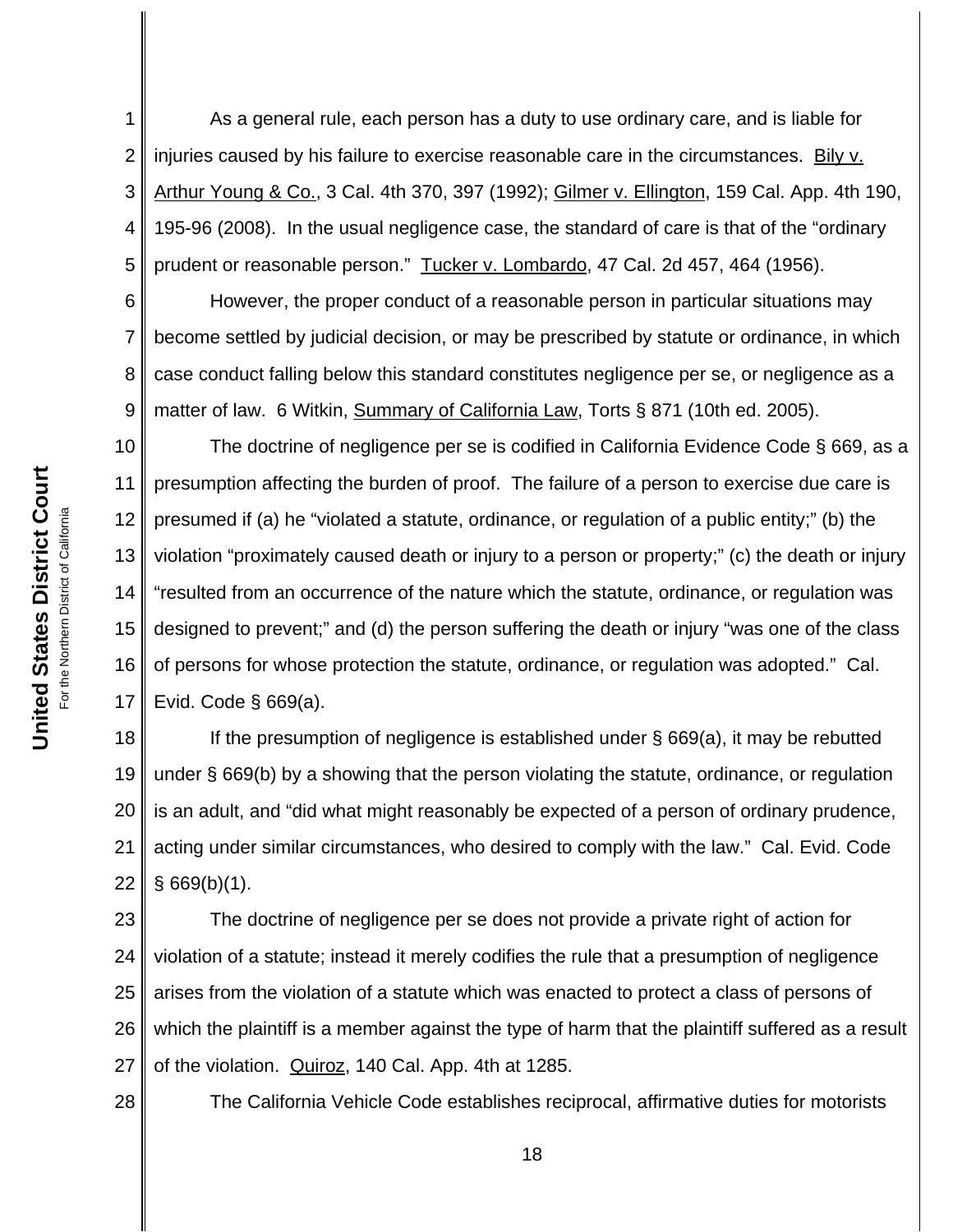1 2 3 and pedestrians. A pedestrian is any person who is afoot or who is using a means of conveyance propelled by human power other than a bicycle or an electric personal assistive mobility device. Cal. Veh. Code § 467(a).

4 5 6 7 8 9 "The driver of a vehicle shall yield the right-of-way to a pedestrian crossing the roadway within any marked crosswalk . . . , except as otherwise provided in this chapter." Cal. Veh. Code § 21950(a). A driver approaching a pedestrian within a marked or unmarked crosswalk "shall exercise all due care and shall reduce the speed of the vehicle or take any other action relating to the operation of the vehicle as necessary to safeguard the safety of the pedestrian." Cal. Veh. Code § 21950(c).

10 11 12 13 14 15 16 17 18 Nevertheless, these provisions do not relieve the pedestrian from using due care for his or her safety, and "[n]o pedestrian may suddenly leave a curb or other place of safety and walk or run in the path of a vehicle that is so close as to constitute an immediate hazard." Cal. Veh. Code § 21950(b). In addition, it is unlawful for a pedestrian to "start to cross the roadway in the direction of the signal" during a flashing "Don't Walk," or "Wait" or "Upraised Hand" symbol. Cal. Veh. Code § 21456. A pedestrian at a crosswalk must be alert to the fact of approaching vehicular traffic and make reasonable observations to learn the traffic conditions confronting him. See Smith v. Sugich Co., 179 Cal. App. 2d 299, 311-12 (1960); Figlia v. Wisner, 150 Cal. App. 2d 109, 112-13 (1957).

19 20 21 22 23 The fact that a pedestrian is struck in a crosswalk by a motor vehicle does not establish negligence on the part of the driver as a matter of law. The trier of fact must still determine whether the driver's conduct was reasonable under the circumstances. See Byrne v. City and County of San Francisco, 113 Cal. App. 3d 731, 740 (1980); Mendelson v. Peton, 135 Cal. App. 2d 390, 393 (1955).

## Conclusions of Law

25 26 27 28 Plaintiff asserts that as a pedestrian, Mr. Holmes was protected under California Vehicle Code § 21950, which requires a driver of a vehicle to yield the right of way to a pedestrian crossing the roadway within a marked crosswalk, and to safeguard the pedestrian. Plaintiff contends that Mr. Holmes entered the crosswalk on a green light, that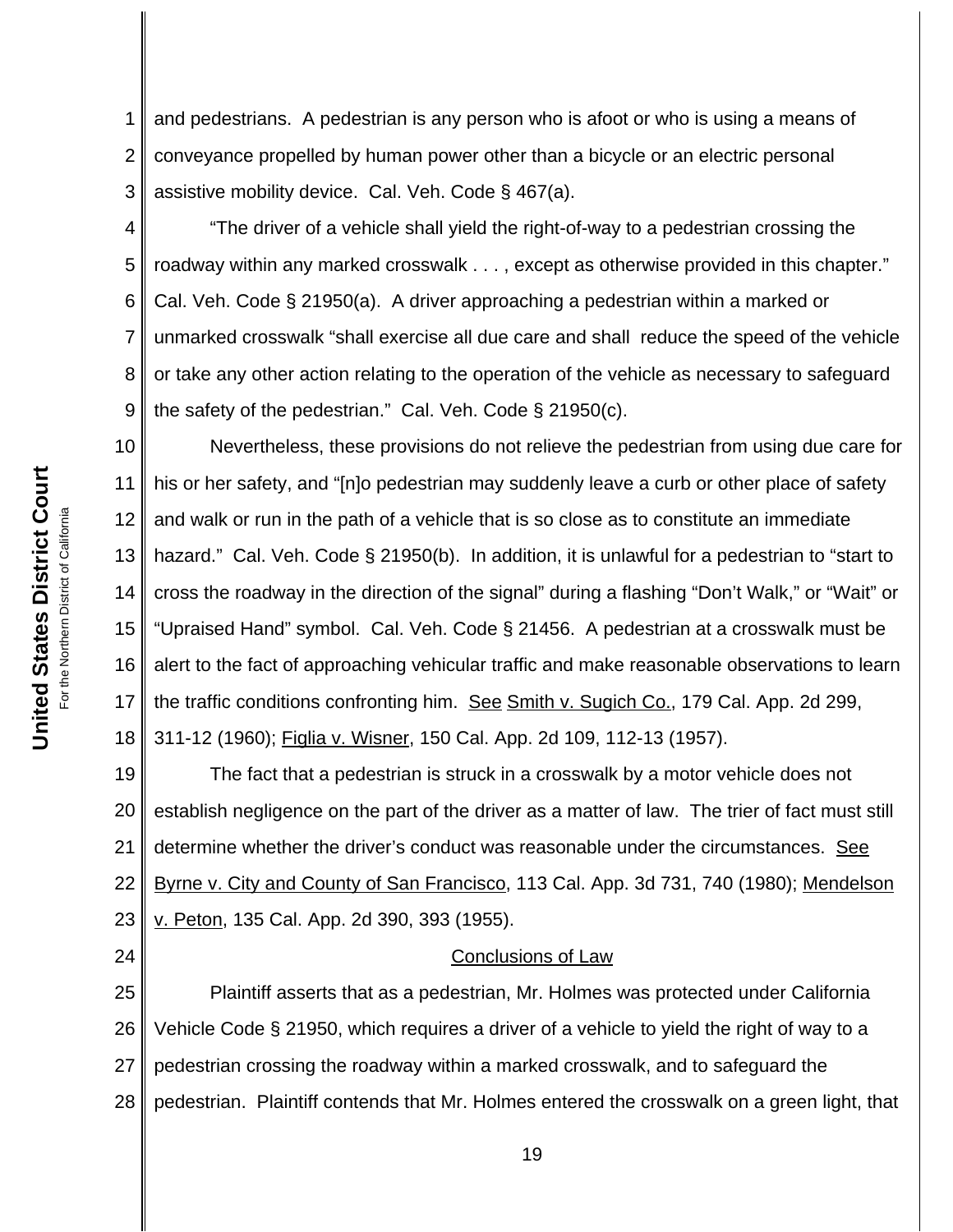1 2 3 4 Mr. Rodriguez would have been able to see Mr. Holmes from his temporary stopped position just short of the crosswalk before proceeding through the crosswalk to complete his turn, and that his failure to yield the right of way to Mr. Holmes constituted negligence under California law.

5 6 7 8 9 10 11 Plaintiff also proposes that Mr. Rodriguez had a duty to look through his windows prior to completing his turn and that Mr. Rodriguez must have breached this duty because had Mr. Rodriguez looked through his windows he would have seen Mr. Holmes entering the crosswalk, would have stayed at his temporary stopped position halfway through his turn, and would have been able to avoid the collision. Plaintiff's theory is unsupported by the evidence in this case, and the court concludes that plaintiff failed to carry her burden of proof.

12 13 14 15 It is undisputed that the postal truck driven by Mr. Rodriguez struck Mr. Holmes when Mr. Holmes was in the crosswalk. Thus, Mr. Rodriguez technically violated Vehicle Code § 21950(a) by failing to "yield the right-of-way to a pedestrian crossing the roadway within [a] marked crosswalk."

16 17 18 19 20 The court finds, however – even assuming that the remaining factors in California Evidence Code § 669(a) are satisfied – that any presumption of negligence is rebutted because, as discussed in more detail below, the evidence shows that Mr. Rodriguez did what might reasonably be expected of a person of ordinary prudence, acting under similar circumstances, who desired to comply with the law. See Cal. Evid. Code § 669(b)(1).

21 22 23 24 25 26 27 The evidence shows that Mr. Rodriguez came to a stop at the intersection, activated his turn signal to alert others to the fact that he intended to make a right turn, waited for the light to turn green, and commenced his turn from the far right (curb) lane of Third Street, into the far right (curb) lane of Townsend Street. He stopped partway through his turn to yield to pedestrians and allow them to cross Townsend Street in front of him, positioning the postal truck at approximately a 45-degree angle and stopping just short of the western boundary of the crosswalk that extends across Townsend Street.

28

The truck was positioned so that Mr. Rodriguez could see any pedestrians entering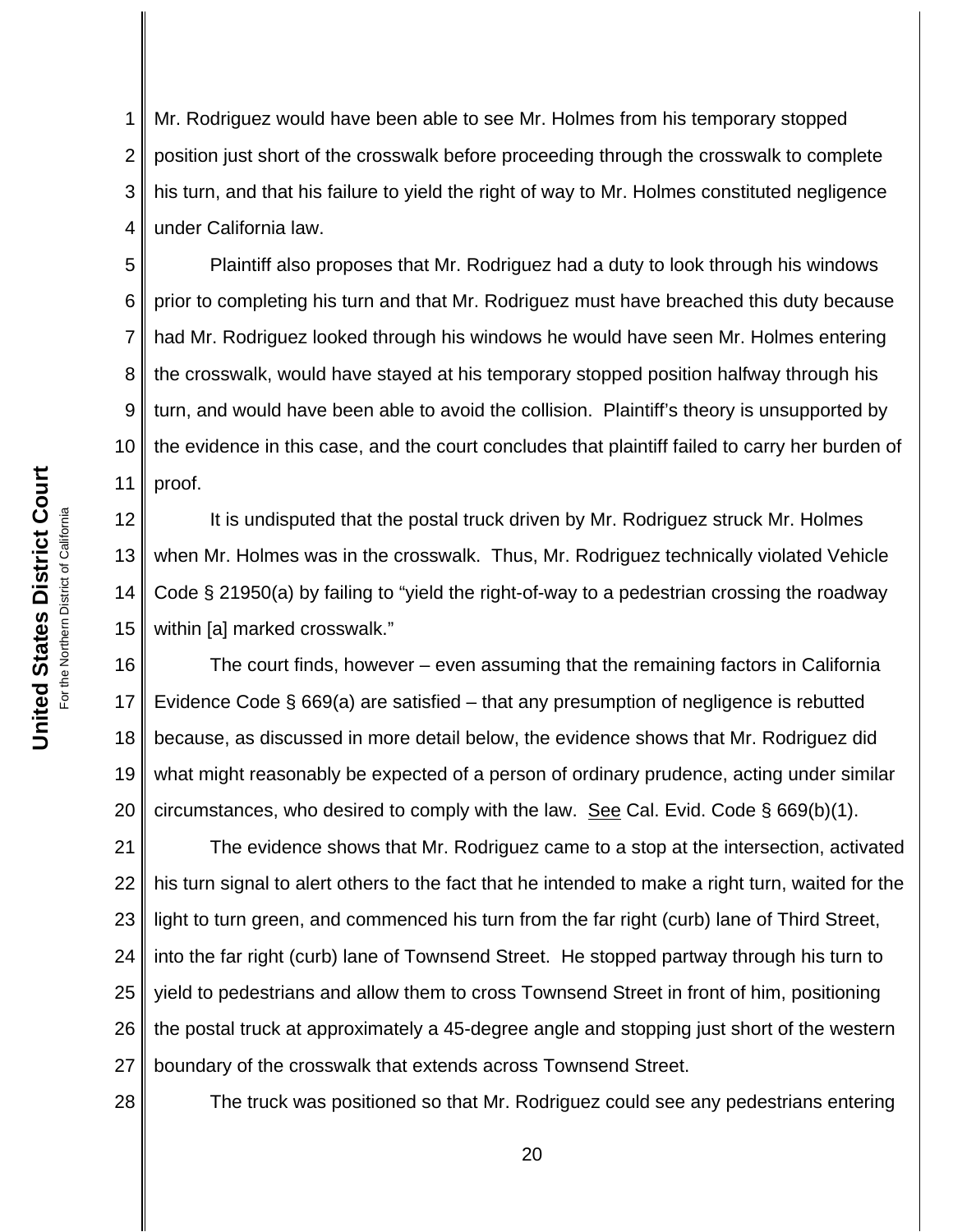1 2 3 4 5 6 the crosswalk from the corner by McDonald's. After the last pedestrian had cleared the area in front of the postal truck, Mr. Rodriguez checked his windows to make sure the crosswalk was clear before proceeding forward. He turned his head to look through his right passenger window. He then looked forward to see if anyone was coming out of the McDonald's drive-through exit. Only after determining that the area was clear did he slowly proceed forward to complete his turn into the right eastbound lane on Townsend Street.

7 8 9 10 11 12 Mr. Rodriguez acted reasonably, as he did those things that a reasonably prudent person would have done under similar circumstances. See Watkins v. Nutting, 17 Cal. 2d 490, 494 (1941). Mr. Rodriguez offered a credible account of the accident because he was a credible witness generally and because his account of the accident was supported by the physical evidence and the testimony of percipient witnesses to the accident and its aftermath.

13 14 15 16 17 At trial, the United States' accident reconstruction expert Dr. Rajeev Kelkar explained what is obvious, that any analysis that seeks to determine the visibility of Mr. Holmes from the postal truck being driven by Mr. Rodriguez requires a determination of the location of the truck and the location of Mr. Holmes at various points in time, and lines of sight associated with those positions. TT 856:25-858:2.

18 19 20 21 22 23 24 25 26 27 28 In attempting to prove her theory of negligence, plaintiff relied entirely on the visibility analysis provided by her accident reconstruction expert, Thomas K. Shelton. That analysis fails for at least two reasons. First, Mr. Shelton failed to offer an opinion as to Mr. Holmes' location at that moment when he purportedly should have been seen, and did not otherwise explain how or when Mr. Rodriguez should have seen Mr. Holmes such that he could have avoided the collision. Second, the analysis was not supported by the evidence. In reaching his conclusions about the location of the postal truck prior to impact, the area where the impact occurred, and the rest location of Mr. Holmes' body, Mr. Shelton relied on a diagram drawn by an officer whom plaintiff did not call to testify at trial, and which was characterized by the officer's partner as deficient in the documentation of physical evidence. Moreover, Mr. Shelton's conclusions were contradicted by virtually every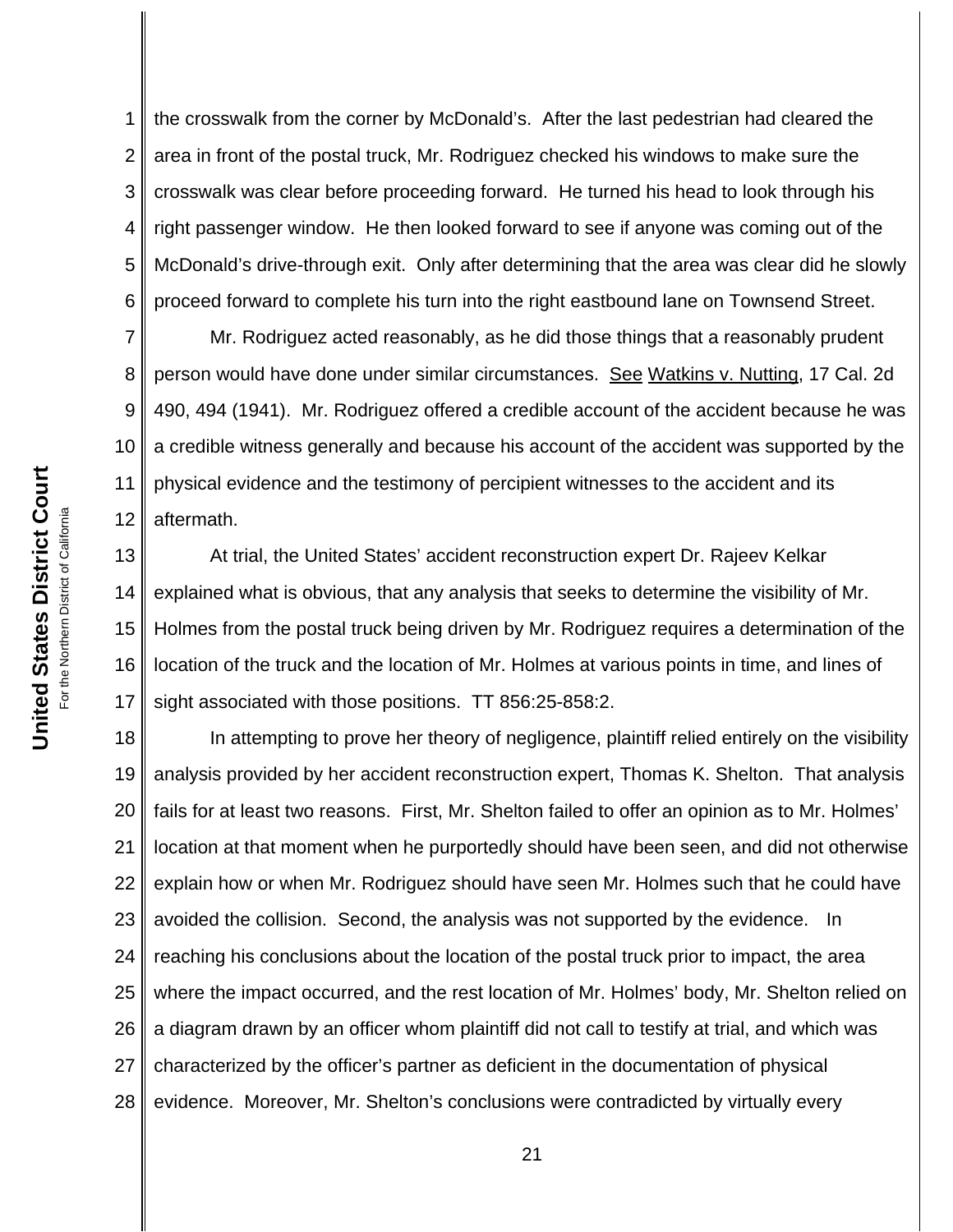1 2 3 percipient witness and the most probative physical evidence, including photographs of the accident scene confirming that Mr. Holmes' body came to rest in the number two eastbound curbside lane of Townsend Street.

4 5 6 7 8 9 10 11 12 13 Mr. Shelton concluded that when Mr. Rodriguez began his turn, Mr. Holmes was visible to him at the southeast corner of the intersection, and that Mr. Rodriguez failed to observe Mr. Holmes when Mr. Rodriguez started his turn into the crosswalk. TT 142:11- 19, 178:13-15. Nevertheless, Mr. Shelton offered no opinion as to Mr. Holmes' location at any moment prior to the point at which Mr. Rodriguez began moving forward from his temporary stopped position, or as to exactly when Mr. Rodriguez should have seen Mr. Holmes. Nor did he explain through which window or mirror, based on Mr. Holmes' location and the location of the truck, Mr. Rodriguez should have, or even could have, seen Mr. Holmes. Rather, he simply concluded Mr. Holmes was visible without explaining any of the elements necessary to demonstrate Mr. Holmes' visibility. TT 292:15-293:5

14 15 16 17 18 19 Mr. Rodriguez testified that he did not see anyone out of the windshield when he began driving forward. Mr. Shelton's conclusion that Mr. Holmes was visible to Mr. Rodriguez is not persuasive, as Mr. Shelton failed to account for Mr. Rodriguez's credible testimony to the contrary. Mr. Shelton never opined that Mr. Rodriguez's testimony was false or not credible based on his reconstruction of the accident. Mr. Shelton ignored Mr. Rodriguez's testimony and never explained how it impacted his conclusion.

20 21 22 23 24 25 Mr. Shelton also changed his opinion regarding the truck's location over the course of the litigation and trial. Mr. Shelton's original positioning of the truck at its temporary stopped position just short of the crosswalk halfway through its turn is depicted in the exhibits to his expert report. TT 241:25- 244:1; Tr. Ex. A56. This was in accordance with Mr. Rodriguez's deposition testimony, and shows the truck turning into the number two curbside lane of eastbound traffic on Townsend Street. TT 243:8-23; Tr. Ex. A56, A56-8.

26 27 28 Mr. Shelton's original positioning of the truck reflected a similar location to Dr. Kelkar's positioning of the truck. TT 241:25-244:1; Tr. Ex. A167, A56, A56-8. The difference between the two opinions was that Mr. Shelton placed the truck a little farther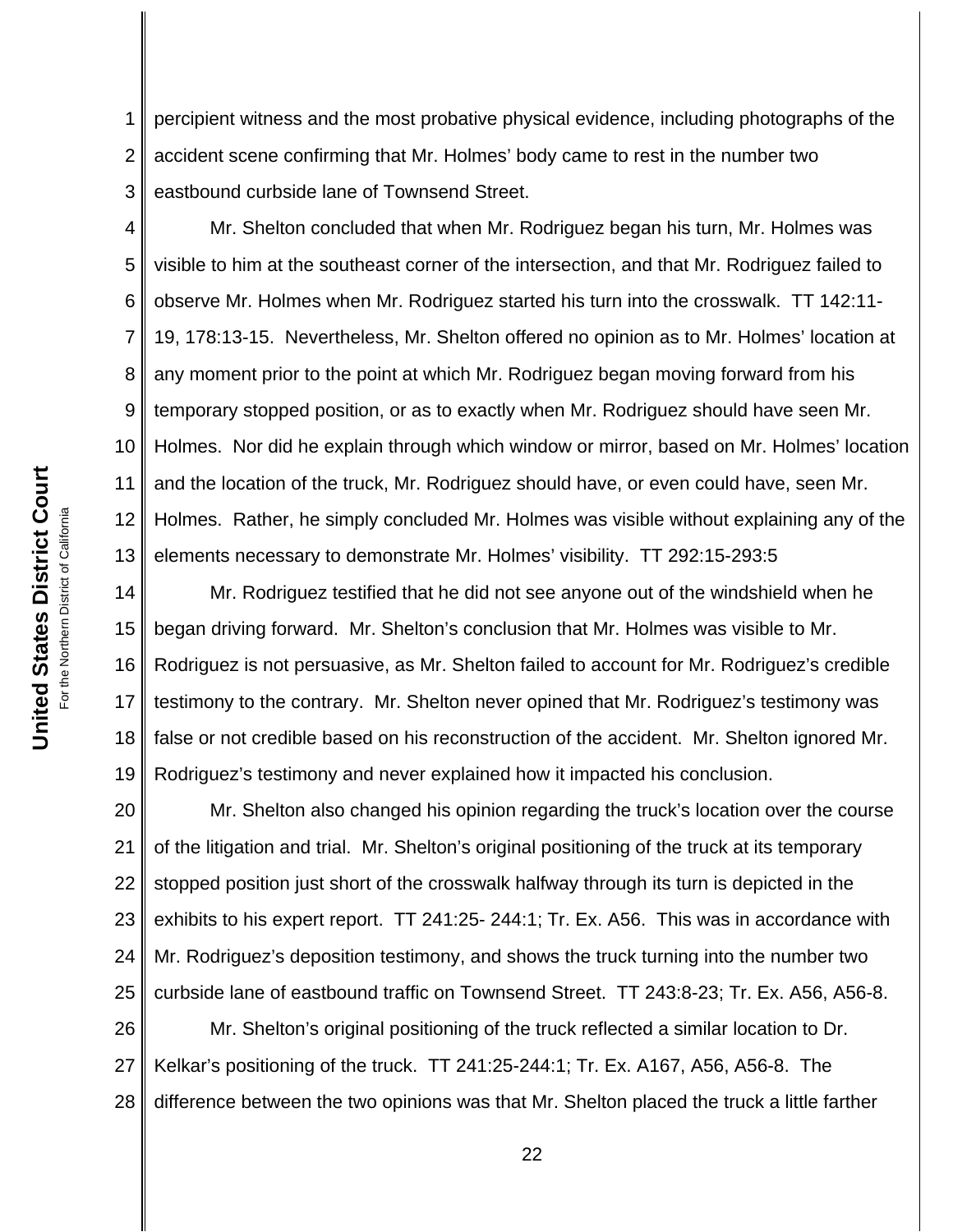1 2 3 north and in a position where Mr. Rodriguez would not be able to see the corner in front of McDonald's through his front windshield, which is inconsistent with Mr. Rodriguez's testimony. TT 505:20-506:19, 860:16-861:18.

4 5 6 7 8 9 10 11 12 13 14 Nevertheless, at trial, Mr. Shelton testified on direct examination that Trial Exhibit 19 reflected his opinion of the location of the truck at its temporary stopped position short of the crosswalk. TT 171:14-17, 294:16-295:21; Tr. Ex. 19. Exhibit 19 depicts the truck turning into the number 1 eastbound lane of traffic on Townsend Street, at a position substantially farther north than in Mr. Shelton's original opinion. Tr. Ex. 19, 56, 56-8. Mr. Shelton claimed that he based Exhibit 19 on the deposition testimony of Mr. Rodriguez, but plaintiff presented no testimony at trial from Mr. Rodriguez's deposition describing the postal truck as being positioned for a turn into the number one lane. Moreover, the truck locations depicted in Trial Exhibits 56-8 and 19 cannot both be based on the deposition testimony of Mr. Rodriguez because the two exhibits depict the truck at different locations. TT 171:14-17: 243:8-23; Tr. Ex. 19, 56, 56-8.

15 16 17 18 19 20 21 22 23 24 Mr. Shelton's conclusion at trial that the truck was positioned to turn into the number one eastbound traffic lane, as depicted in Exhibit 19, was also contradicted by the trial testimony of Mr. Rodriguez, Ms. Janczura, and Mr. Shapiro, all of whom testified that the postal truck made its turn into the number two curbside lane of Townsend Street. TT 810:6-13 (Rodriguez), 654:13-655:10 (Janczura); Shapiro Dep. 44:19-45:6. Mr. Shelton's conclusion was also contradicted by Mr. Rodriguez's testimony about what he was able to see out his right passenger window from his temporary stopped position. Mr. Rodriguez would not have been able to see the sidewalk corner in front of McDonald's from the temporary stopped position depicted in Exhibit 19. TT 506:15-19 (Rodriguez), 858:19- 859:15 (Kelkar), 243:8-244:16 (Shelton); Tr. Ex. 19, A56-8, A167.

25 26 27 28 On cross-examination, Mr. Shelton testified that Trial Exhibit 19 came from Trial Exhibit A61, which was created on March 24, 2010, and produced to the United States long after the exhibits to Mr. Shelton's expert report were produced. TT 214:15-215:23, 300:15-301:2. Mr. Shelton further admitted that Trial Exhibit 19 was based on a video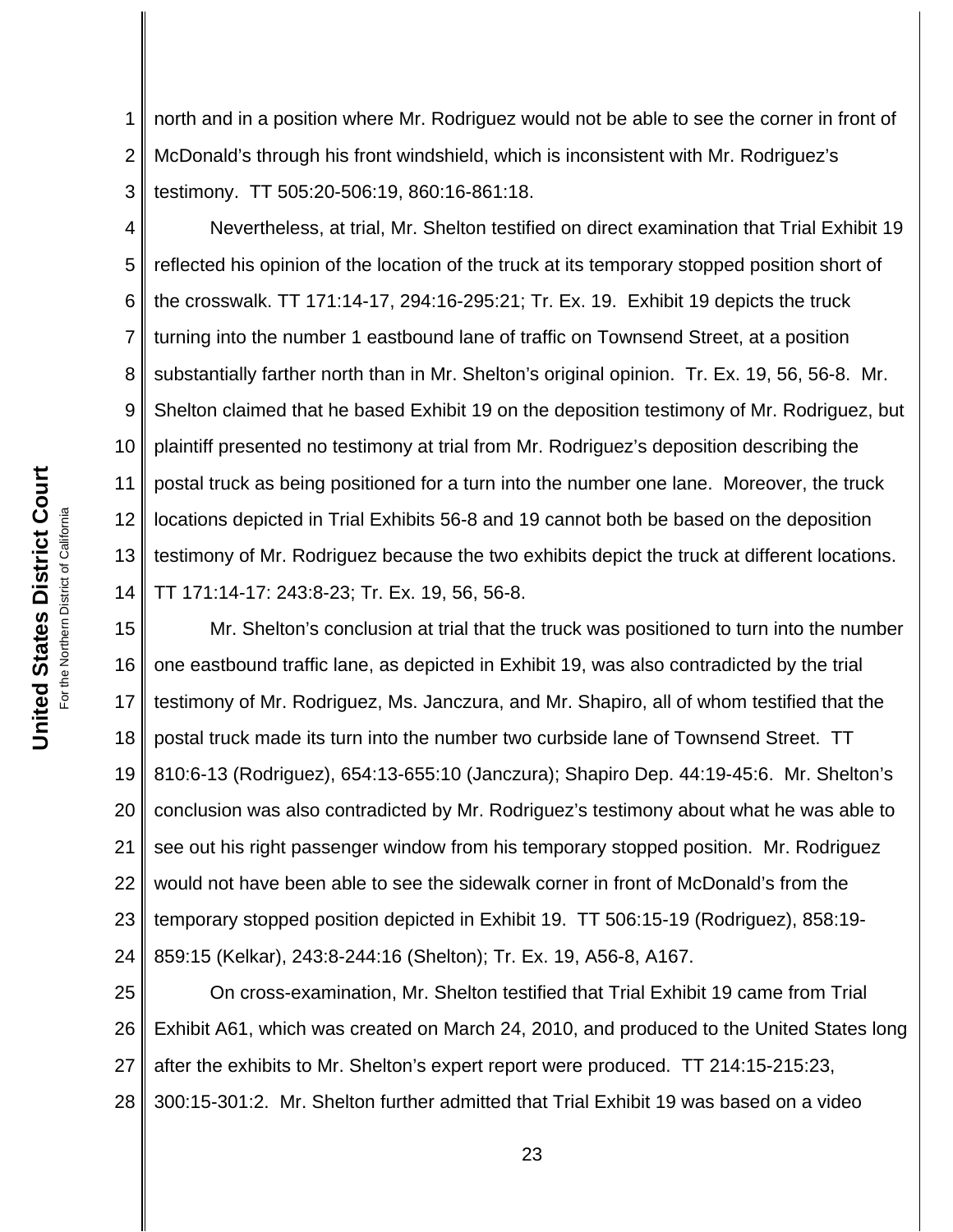1 2 3 4 5 made by the United States' expert, showing the path of the truck turning into the number one lane when the United States' experts were conducting audibility tests. TT 215:24- 216:4, 218:19-23, 300:1-301:2 (Shelton); TT 861:19-862:17 (Kelkar). Mr. Shelton ultimately conceded that no witness testimony supported his revised opinion regarding the postal truck's path. TT 223:20-24.

6 7 8 9 10 11 12 13 Mr. Shelton also revised his opinion regarding the area of impact. In his original expert report, Mr. Shelton concluded that the area of impact was 13 to 22 feet north of the curb in front of McDonald's on Townsend Street. TT 208:18-210:19. The exhibits to his report all showed the truck turning into the number two curbside lane. Tr. Ex. A56, A56-8. In a revised analysis, disclosed in his April 1, 2010 deposition, Mr. Shelton concluded that the area of impact was 22 to 25 feet north of the curb in front of McDonald's on Townsend Street and that the postal truck turned into the number one eastbound lane. TT 215:17-23, 221:1-222:2; Tr. Ex. A61.

14 15 16 17 18 19 20 21 22 At trial, Mr. Shelton testified on direct examination that the area of impact was 13 to 22 feet north of the south curb of Townsend Street, but was more likely closer to 22 feet than to 13 feet. He also testified that the postal truck was turning into the number one eastbound lane, not the number two lane as he had previously opined. TT 141:22-143:9, 221:6-222:6. He based his conclusions regarding the area of impact and the truck's supposed location in the number one eastbound lane on Trial Exhibits 13 and 15, and on the video clip made by the United States' expert. TT 208:21-210:4, 216:13-15, 218:25-219:7, 221:21-224:8, 300:18-301:2, 861:19-862:1, 939:4-13; Tr. Ex. 13, 15, 19, A121.01C.

23 24 25 26 27 28 Trial Exhibit 13 is a black and white photograph taken at the accident scene depicting firefighters holding a sheet. Mr. Shelton testified that Exhibit 13 was the most important photograph used to support his new conclusion that the area of impact was in the number one eastbound lane, but admitted that Exhibit 13 is a grainy photograph of poor quality and orientation and does not show Mr. Holmes' body. TT 209:3-13, 225:14-226:11, 885:14-886:14; Tr. Ex. 13.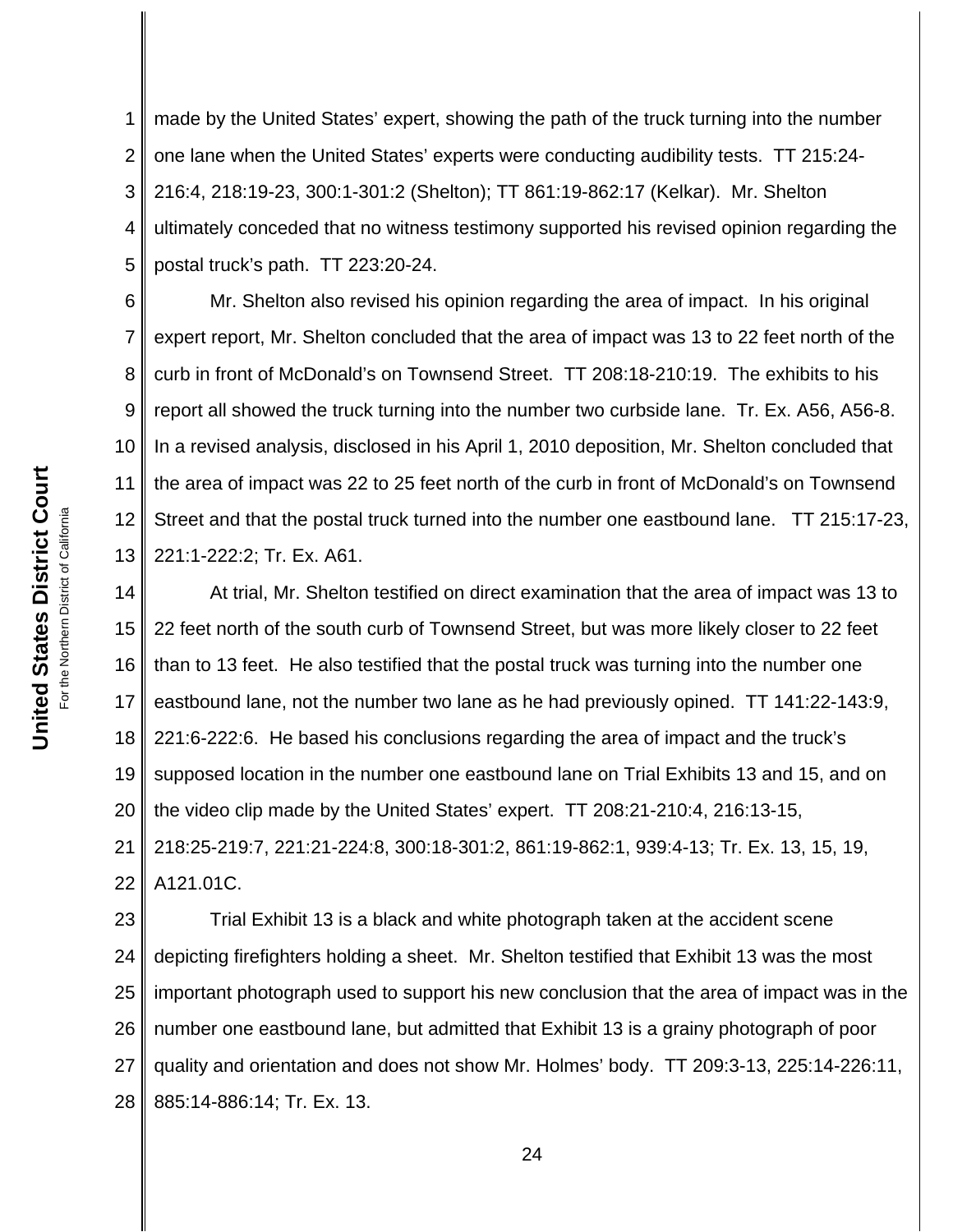1 2 3 4 5 6 Trial Exhibit 15 is a close-up photo taken by the police depicting a blacked-out portion of a body or body outline near what appears to be a painted line in the street. Exhibit 15 lacks sufficient perspective to provide information about where in the street Mr. Holmes' body is located in the photo. Moreover, Dr. Kelkar explained that Exhibit 15 was a closeup of another photograph, Trial Exhibit 14, showing the body after it had been moved. TT 914:11-915:8; Tr. Ex. 15.

7 8 9 Mr. Shelton conceded that the video clip did not provide evidence of the postal truck's path of travel on the day of the accident, and that no percipient witness agreed with the path of the postal truck depicted in the video clip he used. TT 219:5-7, 222:13-223:24.

10 11 12 On redirect examination, Mr. Shelton moved the area of impact even further north from the curb, stating that the area of impact was 20 to 25 feet north of the curb. TT 292:15-25. He did not explain the basis for this final opinion regarding the area of impact.

13 14 15 16 17 None of the witnesses who testified that they saw the impact agreed with Mr. Shelton's opinion. All the percipient witnesses – Ms. Janczura, Mr. Shapiro and Mr. Ransburg – testified that the impact occurred somewhere in the number two lane portion of the crosswalk, in the range of a couple feet to eight feet north of the curb. TT 77:2-79:7 and 87:23-88:20 (Ransburg); 650:15-22 (Janczura); Shapiro Dep. at 67, 74-75, 98.

18 19 20 21 22 In her case-in-chief, plaintiff called only three fact witnesses regarding the accident: Mr. McCooey, Mr. Ransburg, and Officer Rist. Neither Mr. McCooey nor Officer Rist saw the accident. TT 41:16-21, 113:4-8; Tr. Ex. A71-37. However, even Mr. Ransburg disagreed with Mr. Shelton's conclusion regarding the impact. Mr. Ransburg estimated that the impact happened six to eight feet from the curb. TT 77:2-79:7, 87:22-88:1.

23 24 25 26 27 28 With regard to the rest location of Mr. Holmes' body, Mr. Shelton relied primarily on the police scene diagram in forming his opinion that the rest location was in the number one lane. TT 142:23-143:9, 173:8-11, 208:21-209:23, 220:10-24. Mr. Shelton placed heavy reliance on the police diagram, despite the fact that the author of the diagram, Officer Maginnis, never testified. In addition, Officer Rist testified that Officer Maginnis arrived at the scene after he did and that Officer Maginnis had the same limited experience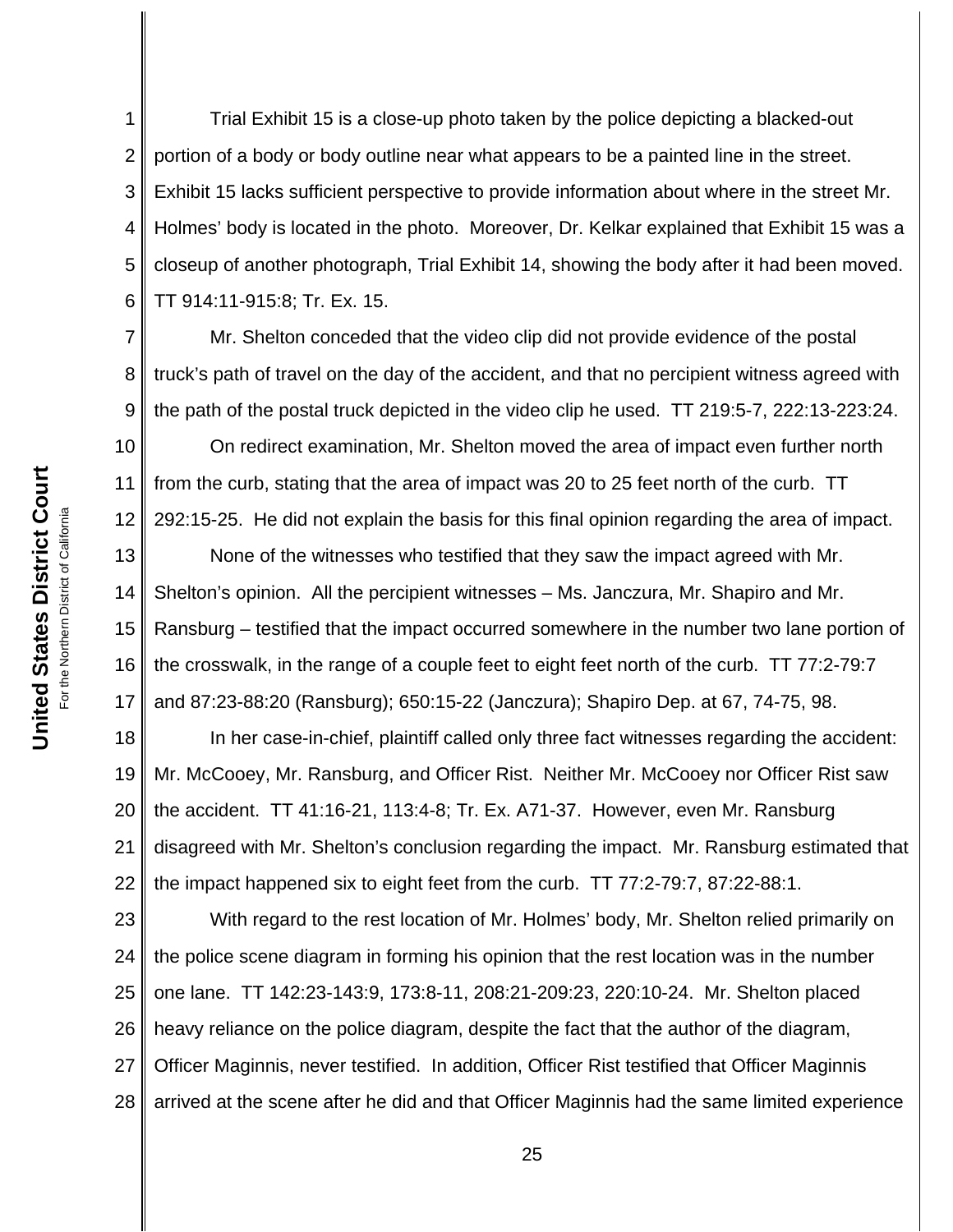1 2 as he did. Officer Rist also conceded that the diagram failed to depict the evidence and measurements of the evidence that should have been in the diagram.

3 4 5 6 7 8 9 Mr. Shelton did not consider the testimony of Inspector Marcic, who arrived at the scene prior to Officers Rist and Maginnis, as plaintiff never provided Mr. Shelton with Inspector Marcic's deposition testimony. TT 235:9-236:4. Thus Mr. Shelton was unaware of Inspector Marcic's firm recollection that Mr. Holmes' body was in the number two curbside lane. Nor did Mr. Shelton have any recollection of Inspector Marcic's investigative report, which confirmed that Mr. Holmes' body came to rest in the number two curbside lane adjacent to McDonald's.

10 11 12 13 14 15 16 Mr. Shelton's opinion is also contradicted by the credible probative testimony from Lieutenant Serrano, who was responsible for disinfecting the accident scene. Both Ms. Janczura and Inspector Marcic observed a significant amount of blood by the body. Mr. Shelton agreed that in this type of accident, he would expect to see pooling of blood at the rest location of the body. TT 228:21-229:1. Lieutenant Serrano testified he cleaned blood and bodily fluids from the number two eastbound lane. He also testified that he did not bleach, apply absorbent, or otherwise clean any part of the number one eastbound lane.

17 18 19 20 21 22 The photograph admitted as Trial Exhibit A71-57 shows Lieutenant Serrano in the process of cleaning blood and bodily fluids from the accident scene. Mr. Shelton opined that Mr. Holmes' rest location was in the number one lane, to the right of Lieutenant Serrano's right foot as photographed in Exhibit A71-57. TT 229:2-14, 234:7-11. However, there is no blood or bodily fluid depicted in the number one lane in Trial Exhibit A71-57, which is the best photographic evidence of where Mr. Holmes' body came to rest.

23 24 25 26 27 28 Lieutenant Serrano testified that the dark patch shown in Trial Exhibit A71-57 is the area where he poured bleach to disinfect the area of Mr. Holmes' blood and bodily fluids. This dark spot where the bleach had been poured to clean the blood is in the number two curbside lane. Dr. Kelkar concluded, and the court agrees, that this is the best evidence of where Mr. Holmes came to rest, an area that is approximately 15 to 19 feet north from the curb in front of McDonald's. TT 880:5-882:11.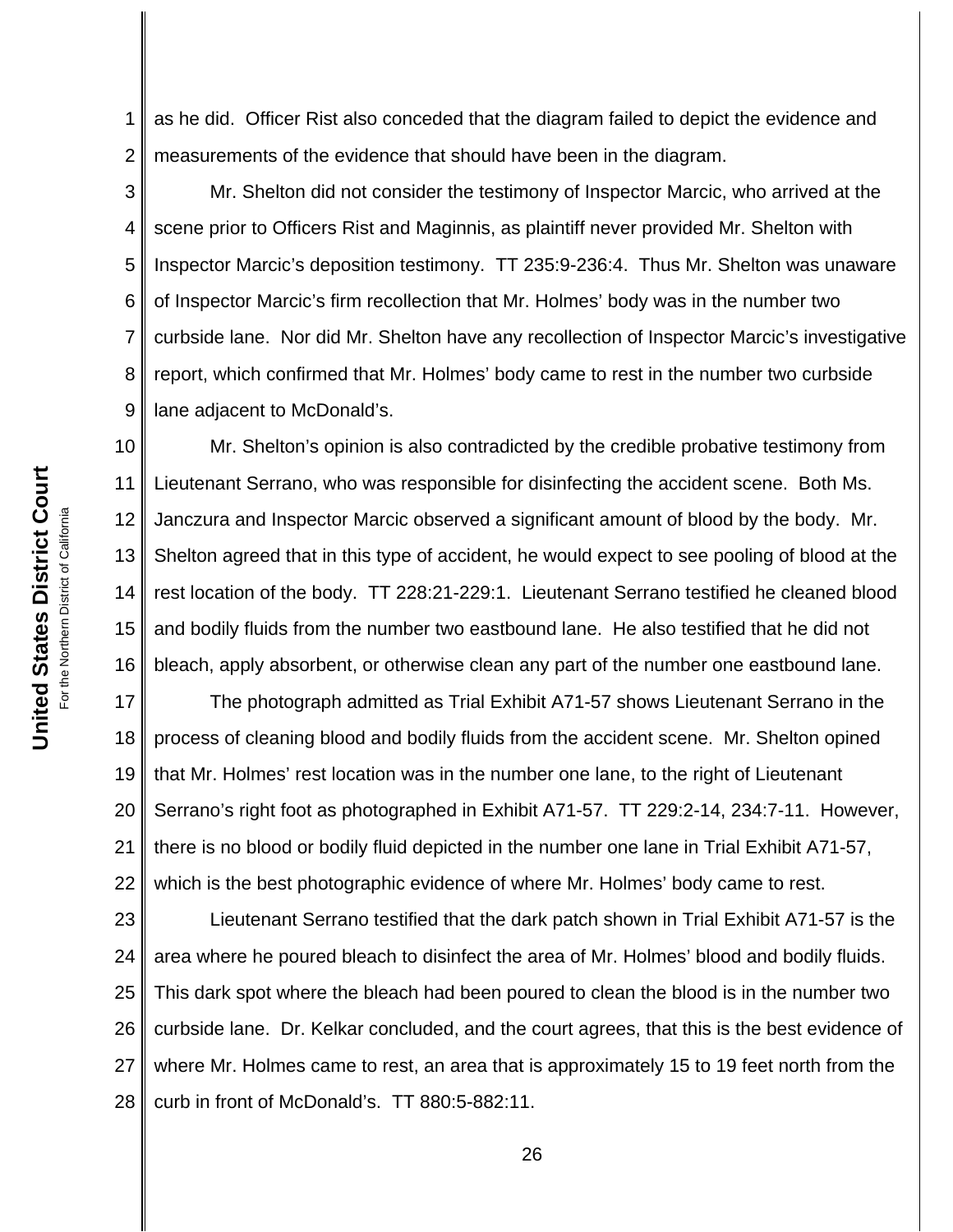1 2 3 4 5 6 7 At trial, only two witnesses agreed with the body's location in the police scene diagram: Mr. McCooey and Mr. Ransburg. Mr. McCooey admitted that his memory of the body's location was fuzzy and unclear, and testified that he did not approach Mr. Holmes' body, but rather turned away from it to stop oncoming traffic. On examination by the court, Mr. Ransburg testified at trial that the impact occurred in the number two lane portion of the crosswalk, notwithstanding his earlier statements that Mr. Holmes body came to rest as indicated in the police diagram.

8 9 10 11 12 13 14 Multiple witnesses disagreed with the police scene diagram's depictions. Ms. Janczura and Mr. Rodriguez both testified that the rest location of Mr. Holmes' body and the path of postal truck as depicted in the scene diagram were not consistent with their observations and experience. TT 653:18-654:12 (Janczura); TT 809:13-25 (Rodriguez). Mr. Shapiro testified that the position of the postal truck and the area of impact depicted in the police scene diagram were inconsistent with his observations at the scene. Shapiro Dep. at 73:9-76:2, 98:15-23.

15 16 17 18 19 20 Because the police scene diagram contradicts percipient witness testimony and police photographs at the scene, fails to depict evidence at the scene, contains incomplete measurements, and violates the laws of physics, the court agrees with Dr. Kelkar's conclusion that the police scene diagram is inaccurate and unreliable, and rejects Mr. Shelton's decision to accept the police diagram's conclusion regarding the area of impact and depiction of physical evidence. TT 888:8-889:11.

21 22 23 24 25 26 27 With regard to Mr. Holmes' rate of speed, Mr. Shelton testified that in his expert report, he assumed that Mr. Holmes traveled between 6 and 11 feet per second. TT 279:15-18. According to Mr. Shelton, 6 feet per second is approximately a quick walk and 11 feet per second is a jogging pace. TT 279:19-280:16. Mr. Shelton also assumed for his analysis that Mr. Mr. Holmes did not pause or hesitate on his path of travel up to the crosswalk and into the crosswalk and the oncoming truck. Mr. Shelton used a constant rate of motion. TT 208:9-16.

28

The only witness testimony offered at trial regarding Mr. Holmes' speed came from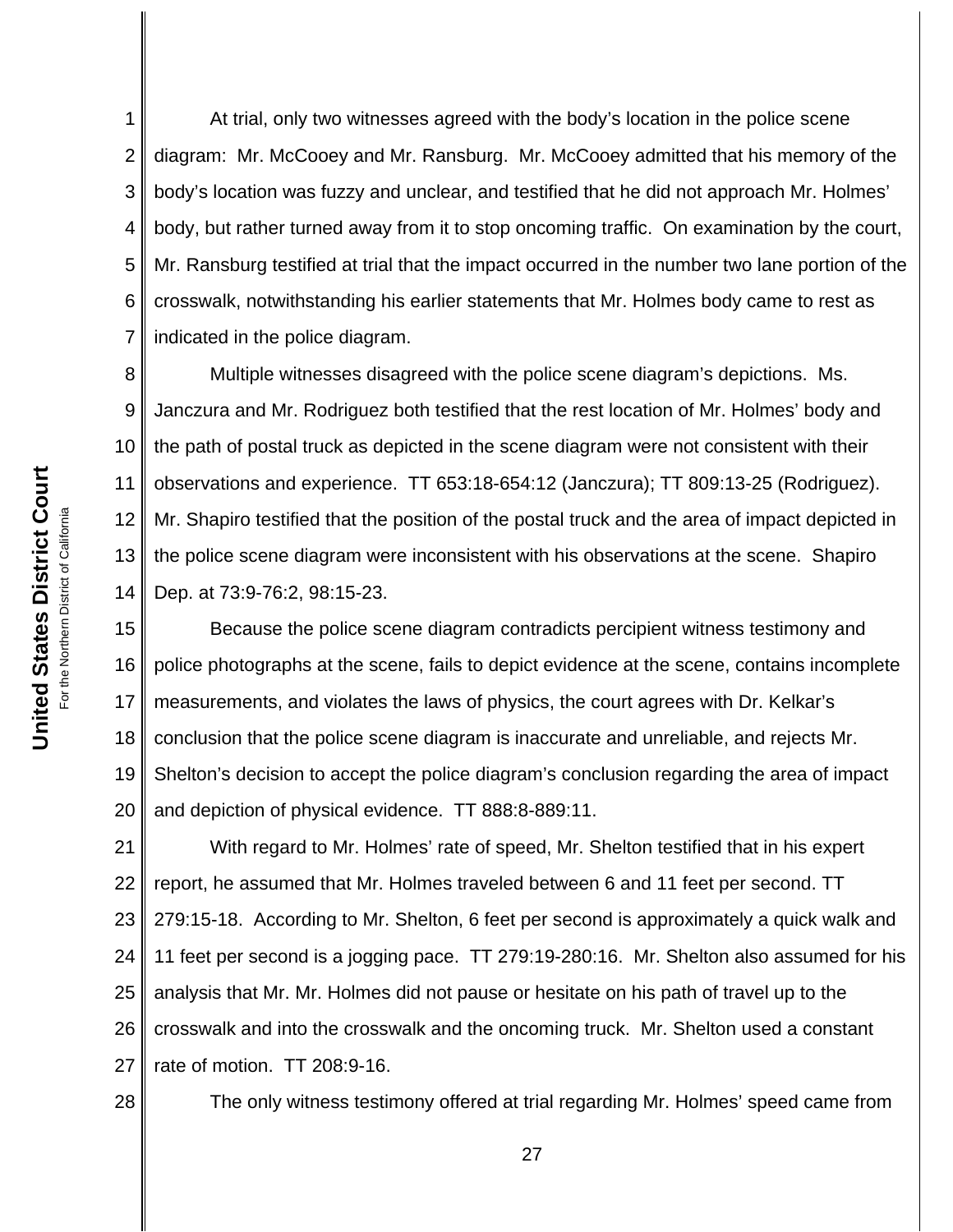1 2 3 4 5 6 7 8 9 Mr. McCooey and Ms. Janczura. They both testified that Mr. Holmes did not pause, hesitate or slow down upon his entry into the crosswalk. Mr. McCooey testified that Mr. Holmes was moving very quickly at a speed he estimated to be a running or jogging pace. Ms. Janczura testified that Mr. Holmes was moving at "cruising" speed, almost as fast as someone jogging. Mr. Shelton acknowledged that Ms. Janczura had previously testified at deposition, at a time closer to the collision, that Mr. Holmes was maybe moving as fast as someone running. TT 285:16-18. No witnesses testified that Mr. Holmes moved at the pace of a quick walk. Therefore, there is no basis for the lower half of Mr. Shelton's range for Mr. Holmes' speed.

10 11 12 13 14 The upper end of Mr. Shelton's range of Mr. Holmes' speed, a maximum speed of 11 feet per second, is also low given Mr. Shelton's testimony that a running pace equates to a range of 10 to 17 feet per second. TT 285:19-25, 287:17-288:7. The court agrees with Dr. Kelkar's reasonable estimate that Mr. Holmes was traveling at a speed of 8 to 14 feet per second.

15 16 17 18 19 20 21 Using his own estimate of the postal truck's acceleration rate, the midpoint of his range for the location of the area of impact (17.5 feet north of the Townsend Street curb), and the midpoint of his range for Mr. Holmes' speed (8.5 feet per second, a pace between a quick walk and a jog), Mr. Shelton testified that Mr. Holmes was on the Third Street sidewalk more than 6 feet away from the crosswalk entrance on Third Street when Mr. Rodriguez began moving through the crosswalk. Mr. Shelton admitted that at this location, Mr. Holmes would not have been visible to Mr. Rodriguez.

22 23 24 25 26 27 Mr. Shelton also conceded that had Mr. Holmes traveled at a pace faster than 8.5 feet per second, he would have been even further away from the crosswalk entrance when Mr. Rodriguez began moving across the crosswalk; and that Mr. Holmes would have also been deeper into the Third Street sidewalk and further away from the crosswalk if the accident was closer to the curb than his midpoint of 17.5 feet into the intersection. TT 245:17-248:19, 263:16-279:13; Tr. Ex. A60, 166.

28

The court does not accept Mr. Shelton's opinions regarding the area of impact, the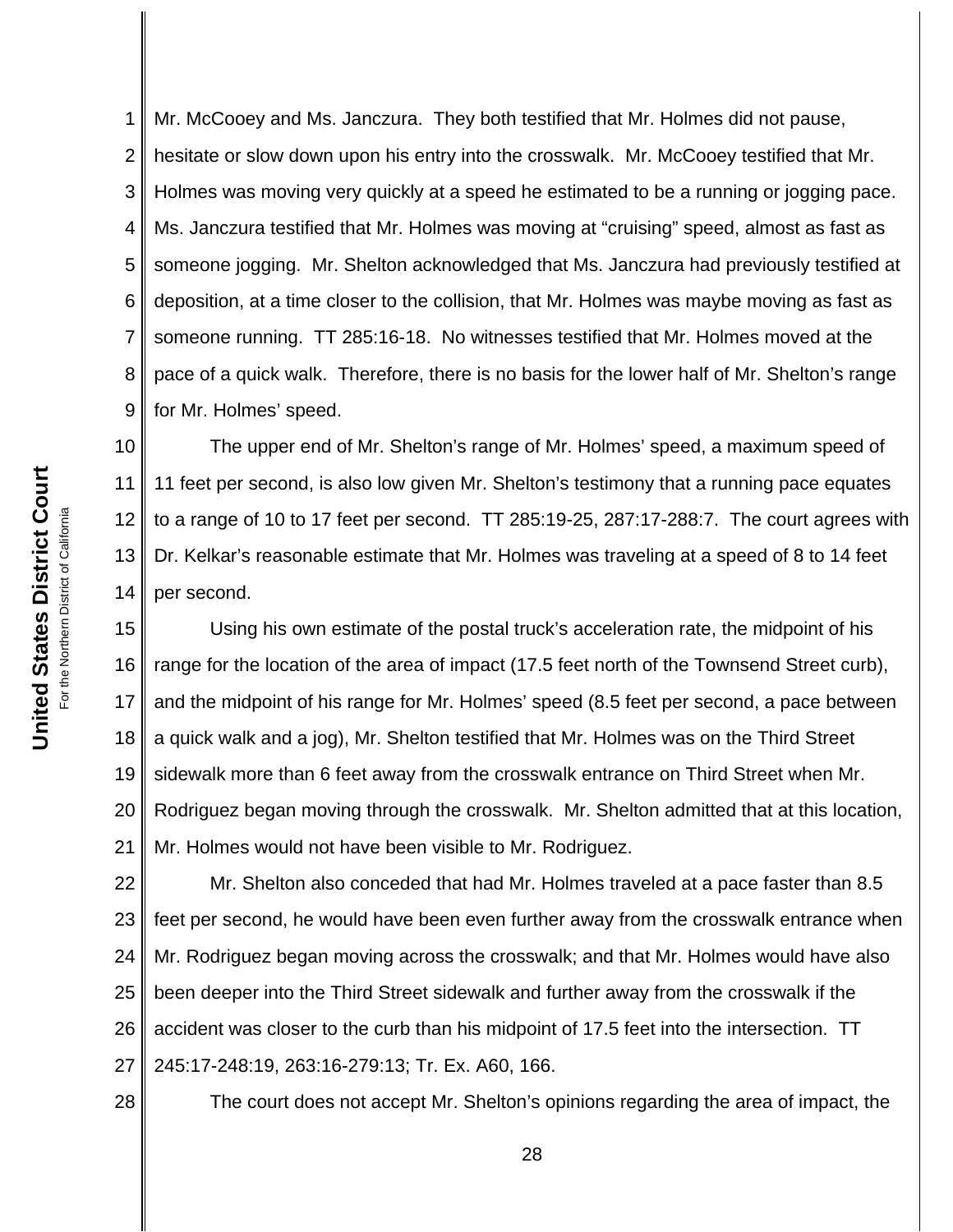1 2 3 4 5 6 postal truck's path of travel, or the rest location of Mr. Holmes' body, because those opinions are not supported by the evidence presented at trial. Because Mr. Shelton's visibility analysis is incomplete, the court does not accept Mr. Shelton's conclusion that Mr. Holmes would have been visible to Mr. Rodriguez when he started his turn into the crosswalk. In sum, the court concludes that plaintiff failed to carry her burden of proof to show that Mr. Rodriguez could have, but failed to see, Mr. Holmes prior to the accident.

7 8 9 10 11 12 13 14 Experts for both sides assumed and agreed, and this court finds, that Mr. Rodriguez accelerated from his temporary stopped position short of the crosswalk at a rate of 3.2 feet per second. TT 245:17-246:7 (Shelton); 868:25-869:15 (Kelkar). Both parties' experts testified that approximately three seconds passed from the time Mr. Rodriguez began to move to impact. TT 247:5-18 and Tr. Ex. A59; TT 271:11-272:20 and Tr. Ex. A166 (Shelton); TT 868:1-24 (Kelkar). And both parties' experts testified that each look a driver makes through each window or mirror to assess what is visible and act accordingly takes approximately 1.5 seconds. TT 247:21-248:13 (Shelton), 870:3-9 (Kelkar).

15 16 17 18 19 It is undisputed that the last safety check Mr. Rodriguez made before proceeding forward was through his front windshield. It was reasonable for Mr. Rodriguez's last look to be through the front windshield, in the direction he would be moving, particularly given the amount of time that may have passed since he last confirmed that no hazards were present in front of his truck.

20 21 22 23 24 25 26 27 28 With the truck beginning to move forward three seconds prior to the collision, and Mr. Rodriguez's last 1.5-second look being out the front window prior to moving, the last possible moment Mr. Rodriguez could have been looking out his side passenger window was 4.5 seconds prior to the collision. TT 870:17-871:21; Tr. Ex. A168. Mr. Rodriguez looked through his side passenger window for an approximately 1.5-second interval between 6 and 4.5 seconds prior to the collision. Id. Even Mr. Shelton conceded that Mr. Rodriguez would have begun looking forward through his front windshield, and thus completed his look through his right passenger window, 4.5 seconds prior to the collision. TT 248:6-19.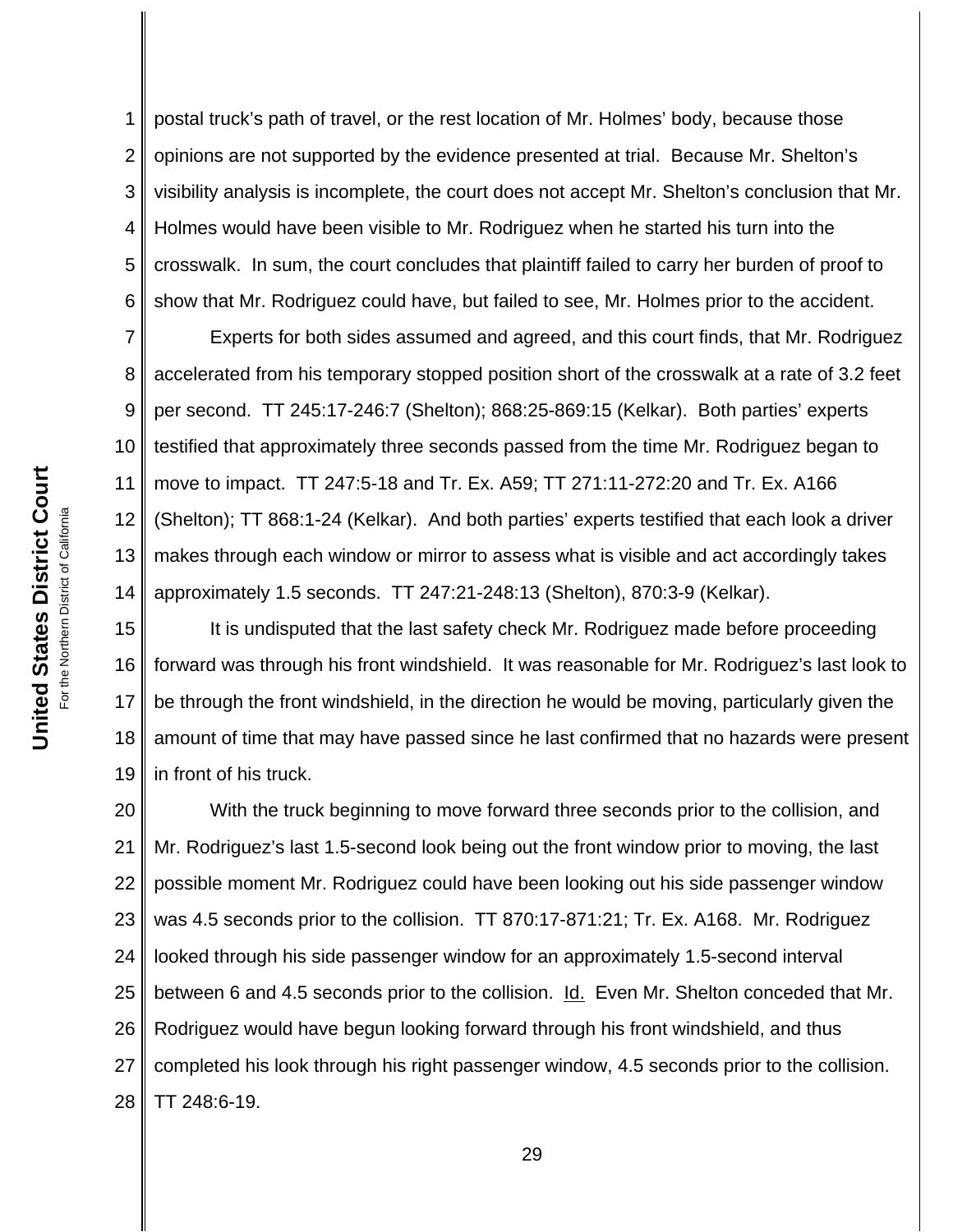1 2 3 4 5 6 7 8 9 The court concludes that the area of impact of the collision took place in the crosswalk 10 to 15 feet into the crosswalk from the curb in front of McDonald's. Such a location is consistent with the final resting place of Mr. Holmes' body and the testimony of each eye witness to the collision, all of whom indicated the collision was close to the curb and in the number two lane. Mr. Holmes' body came to rest as a result of the collision 15 to 19 feet north of the curb in front of McDonald's, in the number two curbside lane. Thus, it was not possible for the area of impact to be 22 feet from the curb, as the police diagram indicates and Mr. Shelton opined, given that the final resting spot of Mr. Holmes' body was only 15 to 19 feet from the curb. TT 239:14-240:21, 887:25-888:16.

10 11 12 13 14 The court concludes Mr. Holmes was traveling 8 to 14 feet per second, or 6 to 10 miles per hour, when he approached, entered and traveled through the crosswalk prior to impact. Given Mr. Holmes' speed, Mr. Holmes was 36 feet from the area of impact at the last moment when Mr. Rodriguez could have been looking to his right out his right passenger window, 4.5 seconds prior to impact.

15 16 17 18 19 Assuming an area of impact of 12 feet from the curb, Mr. Holmes was 24 to 51 feet from even reaching the entrance to the crosswalk when Mr. Rodriguez completed his safety check out his right passenger window prior to proceeding forward to complete his turn. Thus, Mr. Holmes would have been too far from even reaching the entrance of the crosswalk to be visible to Mr. Rodriguez when he made his final safety check to his right.

20 21 22 23 24 25 26 The court finds that it was reasonable for Mr. Rodriguez to proceed forward once he had checked in all directions for pedestrians, as it was impossible for him to see Mr. Holmes and he had no reason not to proceed. The evidence shows that the postal truck was already moving when Mr. Holmes entered into the crosswalk, traveling at a fairly rapid rate of speed. While it is true that the light was green, the evidence also shows that Mr. Holmes entered the intersection when the crosswalk signal had approximately five to eight seconds remaining on its "flashing red hand" countdown phase.

27 28 Mr. Holmes would not have been visible through the front windshield of the truck in the 4.5 seconds prior to the collision when Mr. Rodriguez focused his attention on his front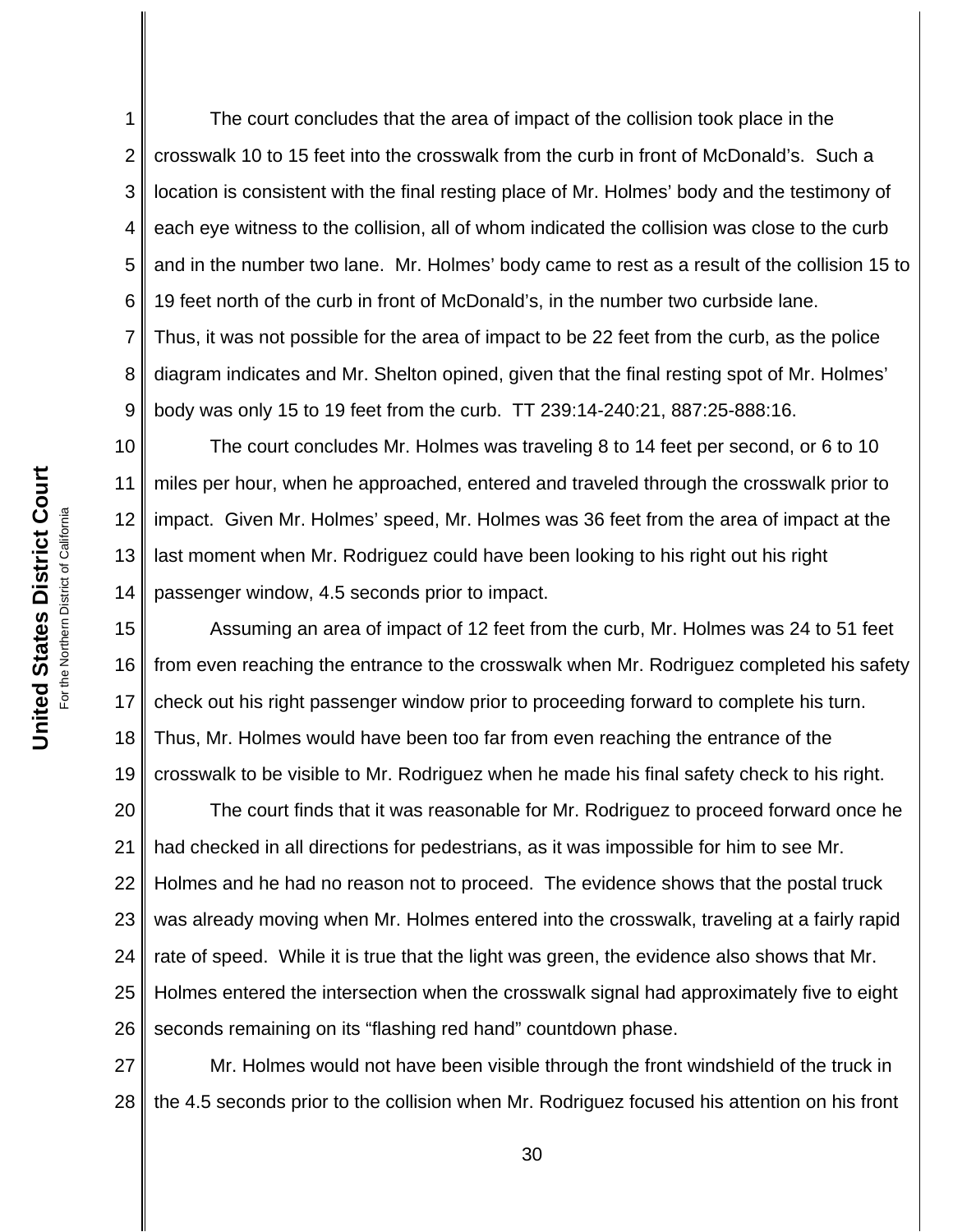1 2 3 4 5 6 windshield and proceeded forward to complete his turn. TT 893:25-896:12. Given Mr. Holmes' speed, and the fact that the impact occurred at the front of the truck, Mr. Holmes would not have reached the front of the truck until a split second before impact. At this point in time, Mr. Holmes would have been so close to the front of the truck that he would have been in the blind spot created by the dash of the truck. TT 895:17-896:12, TT 898:23-899:3; Tr. Ex. A56, 9.

7 8 9 10 11 12 Even if Mr. Rodriguez had been able to observe Mr. Holmes traveling towards the sidewalk corner in front of McDonald's approximately 4.5 seconds prior to moving forward again to complete his turn, it still would have been reasonable for Mr. Rodriguez to move forward to complete his turn because at that point he would not reasonably have anticipated that Mr. Holmes (who was still 24 to 51 feet from even reaching the crosswalk entrance) would enter the cross walk in front of the moving truck. TT 893:6-23.

13 14 15 16 17 18 Mr. Rodriguez would have needed to know that Mr. Holmes was moving into the path of the truck at some point sooner than 1.8 seconds prior to impact in order to have enough time to react, hit the brakes, and avoid the collision. TT 902:20- 904:6. At the point in time approximately 1.8 seconds prior to the collision, after Mr. Rodriguez had already been moving for approximately 1.2 seconds, Mr. Holmes was still approximately 8 feet from reaching the crosswalk entrance. TT 904:7-18.

19 20 21 22 23 24 25 26 In sum, the evidence presented at trial proved that Mr. Holmes was not in the immediate vicinity of the entrance to the crosswalk, or even at the sidewalk corner, when Mr. Rodriguez made his final safety checks and moved his truck forward to complete his turn, and thus, was not visible through any window of the postal truck. Despite being so far away from the crosswalk entrance when Mr. Rodriguez made his final safety check out his right passenger window and began to move the truck forward, Mr. Holmes was able to cover the distance to travel into the path of the moving truck because of the rate of speed at which he was moving while seated on his skateboard.

27 28 While Mr. Holmes was invisible to Mr. Rodriguez from his truck, the truck was not invisible to Mr. Holmes. Only Mr. Holmes could have avoided the collision. All he needed